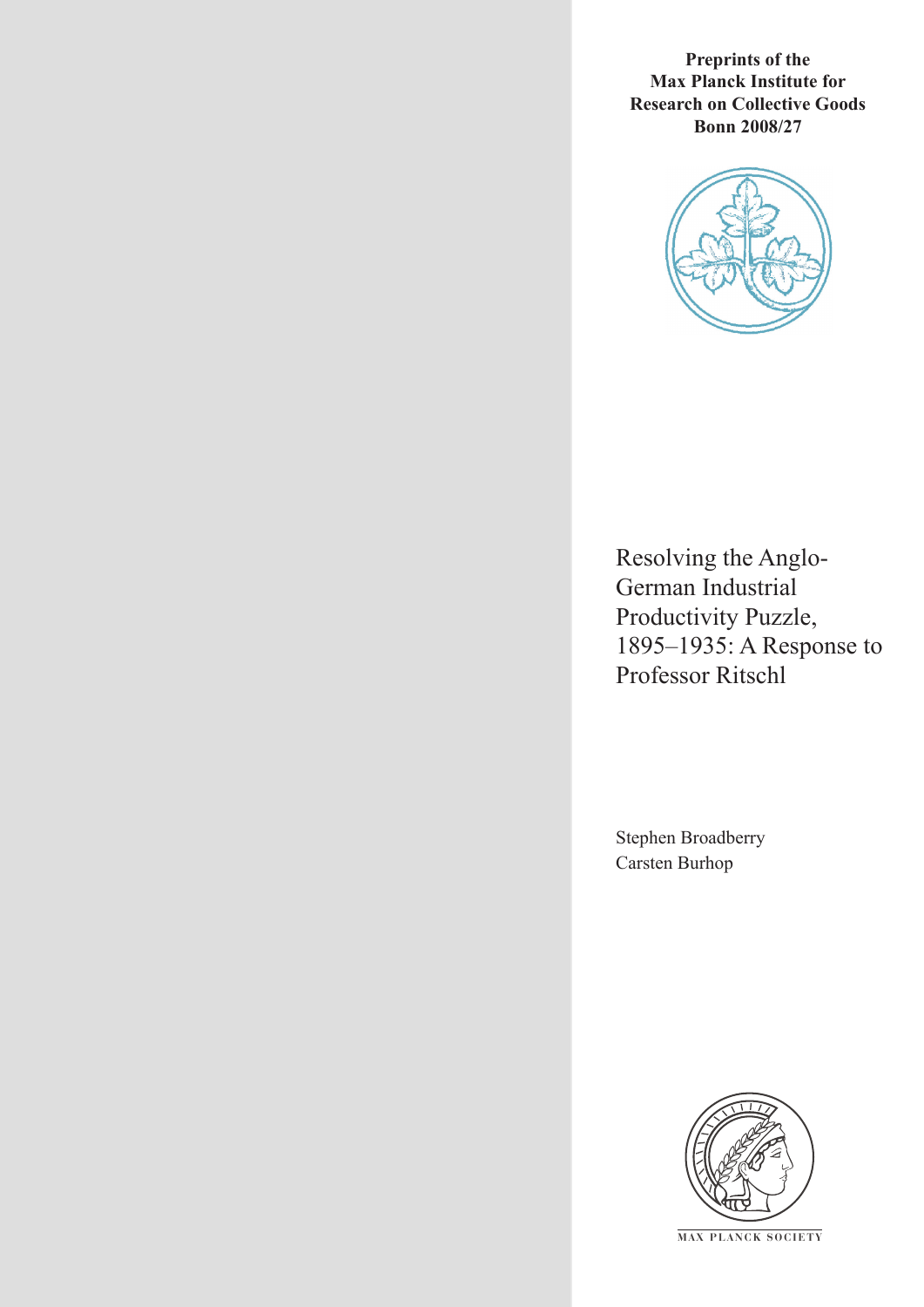

# **Resolving the Anglo-German Industrial Productivity Puzzle, 1895-1935: A Response to Professor Ritschl**

Stephen Broadberry Carsten Burhop

July 2008

Max Planck Institute for Research on Collective Goods, Kurt-Schumacher-Str. 10, D-53113 Bonn http://www.coll.mpg.de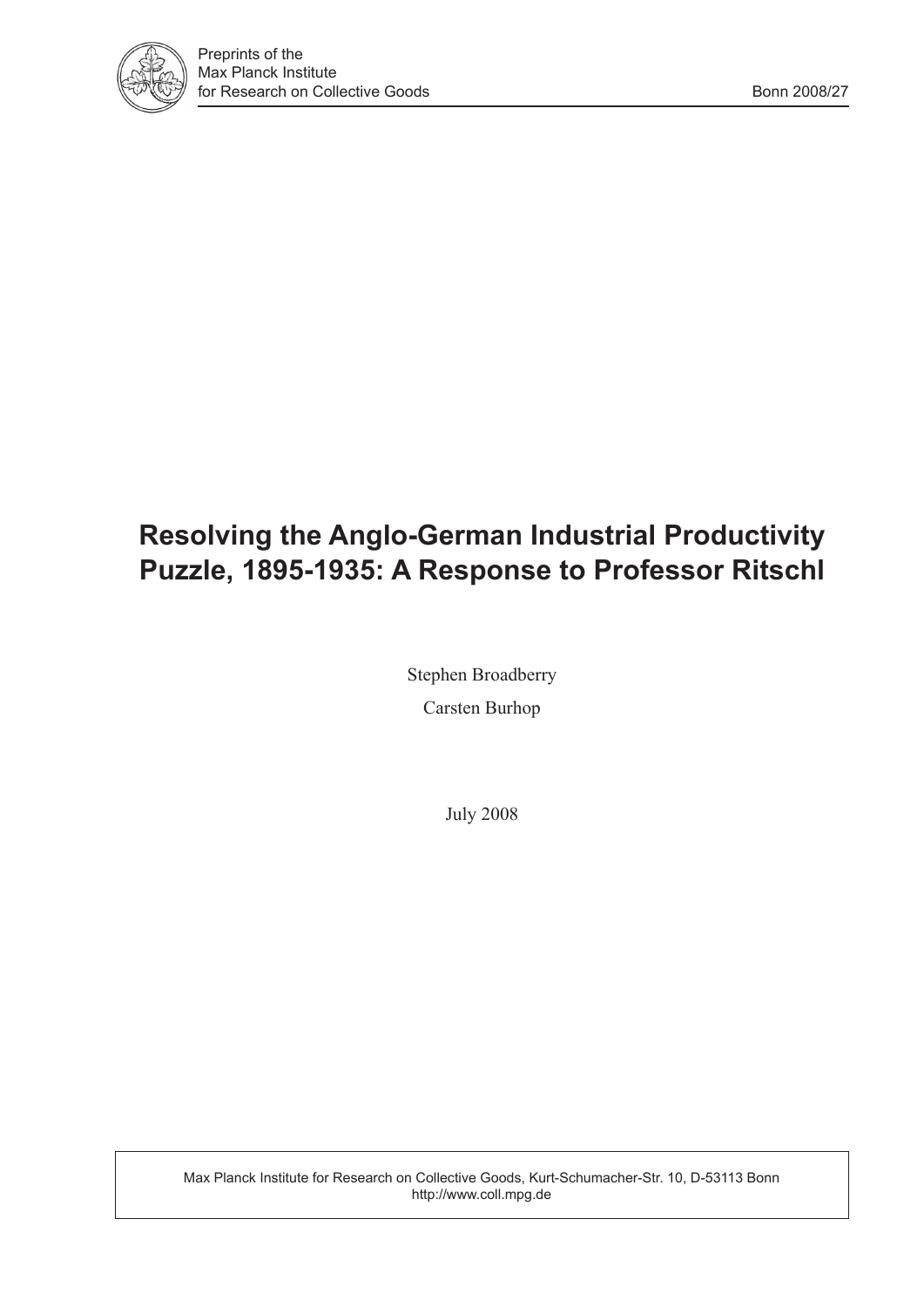### **RESOLVING THE ANGLO-GERMAN INDUSTRIAL PRODUCTIVITY PUZZLE, 1895-1935: A RESPONSE TO PROFESSOR RITSCHL**

**Stephen Broadberry** 

Department of Economics, University of Warwick, Coventry CV4 7AL, United Kingdom S.N.Broadberry@warwick.ac.uk

and

### **Carsten Burhop**

Max Planck Institute for Research on Collective Goods, Kurt Schumacher Strasse 10, 53113 Bonn, Germany burhop@coll.mpg.de

11 March 2008

We thank participants in a conference at University of Groningen for helpful comments.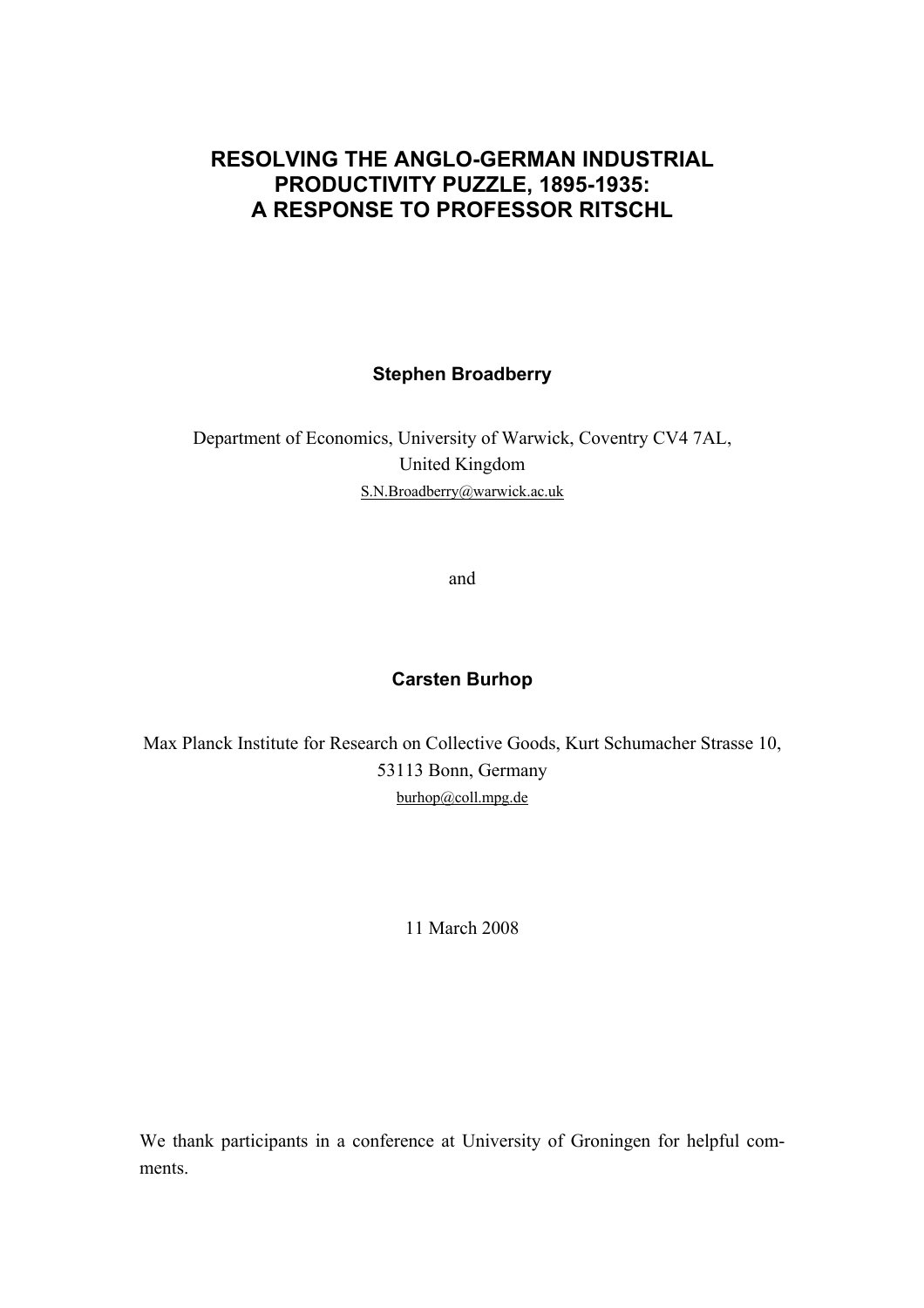### **I. INTRODUCTION**

This paper offers a critical appraisal of the claim of Ritschl (2008) to have found a "possible resolution" to what he calls the "Anglo-German industrial productivity puzzle". To understand the origins of this term, it is necessary to describe some recent developments in comparisons of industrial labour productivity between Britain and Germany. The Anglo-German industrial productivity puzzle really arose as the result of a new industrial production index produced by Ritschl (2004), which differed very substantially from the widely used index of Hoffmann (1965). Broadberry and Burhop (2007) pointed out that if the Ritschl (2004) index is combined with an index of German employment from Hoffmann (1965) and time series of UK output and employment from Feinstein (1972), it implies an implausibly high German labour productivity lead over Britain in 1907, when projected back from a widely accepted Germany/UK labour productivity benchmark for 1935/36.

This 1935/36 benchmark was established originally by Rostas (1948), but was later reworked by Broadberry and Fremdling (1990), and has recently been further reworked by Fremdling et al. (2007a). All three studies, despite their different methodologies, agree that labour productivity in British and German industry was broadly equal in 1935/36. The finding of substantially higher German labour productivity in 1907 when projecting back with the Ritschl (2004) index created a puzzle for at least two reasons. First, other comparative information from the pre-World War I period, such as wages, seems difficult to square with much higher German labour productivity at this time. This view can be seen in the earlier work of Fremdling (1991), who argued for lower German labour productivity in industry during the whole period 1855-1913. But second, a direct benchmark estimate produced by Broadberry and Burhop (2007), using production census information for Britain and industrial survey material of similar quality for Germany, suggested broadly equal labour productivity in 1907.

Broadberry and Burhop (2007) also showed that if the Hoffmann industrial output index was used instead of the Ritschl (2004) index for Germany, the puzzle largely disappeared. In this case, the time series projection more or less agreed with the direct benchmark estimate for 1907, with broadly equal labour productivity in Britain and Germany. Hence when faced with a choice between the Ritschl (2004) and Hoffmann (1965) indices, international comparative considerations dictate that Hoffmann should be preferred to Ritschl.

Ritschl (2008) is clearly uncomfortable with this conclusion, since he and others have been highly critical of the German historical national accounts produced by Hoffmann (1965), from which the industrial production index is taken (Fremdling, 1988; 2007a; Ritschl and Spoerer, 1997). Ritschl (2008) now proposes some further changes to the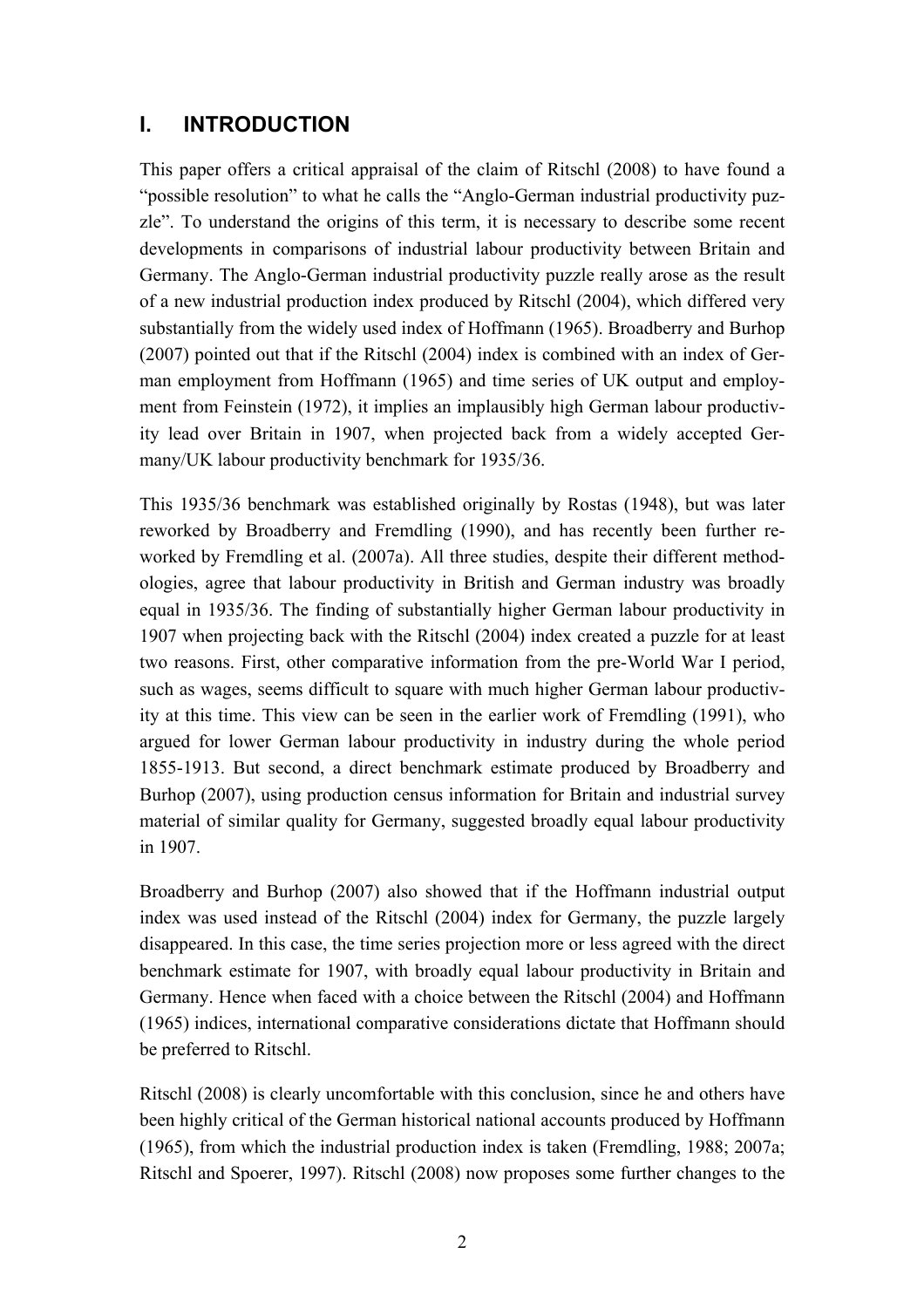German industrial output index, which move it closer to the Hoffmann (1965) index, and thus reduce the scale of the discrepancy with the Broadberry and Burhop (2007) benchmark for 1907. However, to remove the remaining discrepancy, Ritschl (2008) proposes a number of amendments to the 1907 benchmark, which have the effect of raising the German labour productivity lead in 1907 from the 5 per cent found by Broadberry and Burhop (2007) to a range of 20-28 per cent. But this would be very difficult to square with the evidence on wages and the other nominal indicators which underpinned the approach of Fremdling (1991), to which Broadberry and Burhop (2007: 330-332) also devoted a section, but which Ritschl (2008) ignores.

This paper proceeds as follows. In section II we first consider the changes proposed by Ritschl (2008) to the Broadberry and Burhop (2007) benchmark for 1907, since this was the major focus of our earlier paper. Although we accept some minor changes, they do not have a major impact on the overall Germany/UK comparative productivity level presented in Broadberry and Burhop (2007). For manufacturing, which is our primary focus, the changes have the effect of raising the German productivity lead from 5.0 per cent to 8.4 per cent. Hence in section III we go on to critically evaluate the changes to the German manufacturing output index proposed by Ritschl (2008), something which we did not attempt in our earlier paper.

Although we agree with Ritschl that it is possible to construct an index of output in metal processing from component sub-indices of output, we show that his claims of a radical effect on the overall index for manufacturing output depends on his weighting procedure. Using the weighting scheme suggested by Fremdling and Stäglin's (2003) corrections to sectoral value added in the 1936 production census, together with Fremdling's (2007a) revised employment figured for 1933 and 1925, we show that the long term trends in labour productivity in manufacturing and total industry remain much as suggested by Hoffmann (1965) between 1907 and 1936, although German productivity was somewhat lower in 1925 than Hoffmann thought. This means that the picture of broadly equal labour productivity in British and German manufacturing which emerges from the 1907 benchmark is confirmed by time series projection from the 1935/36 benchmark, as in Broadbery and Burhop (2007). Section IV returns to the wider context of nominal income levels in Britain and Germany before World War I, while section V offers some concluding comments.

### **II. PROPOSED CHANGES TO THE 1907 BENCHMARK**

Ritschl (2008) proposes a number of changes to the Broadberry and Burhop (2007) benchmark for 1907, which taken together, have the effect of increasing the German labour productivity lead in manufacturing from 5% to a range of 20-28%. The difference is not that large, particularly when set against the US productivity lead over Brit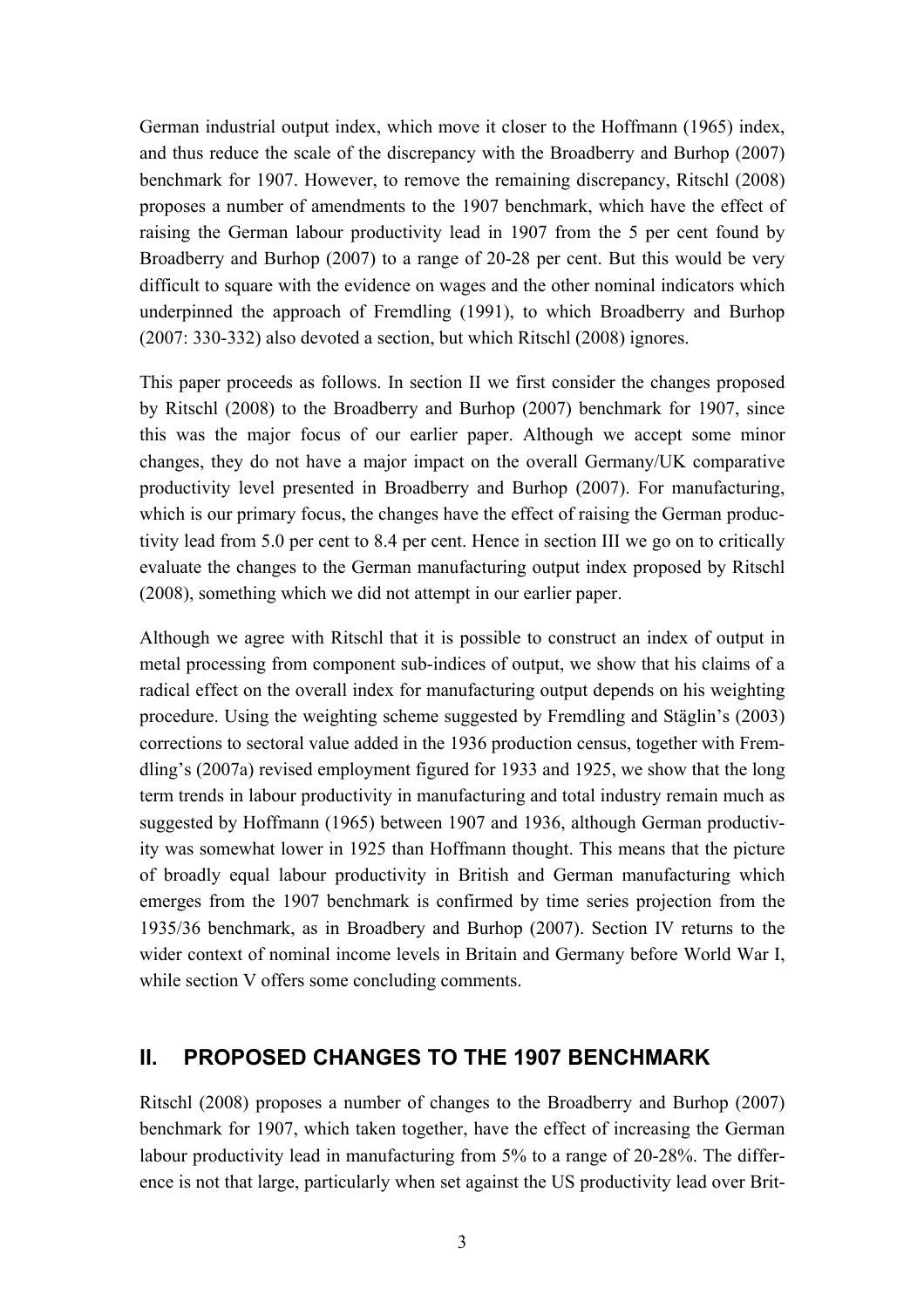ain of more than 100% in 1907, established by Broadberry (1993; 1997), but it does nevertheless mark a shift away from broad equality. It therefore needs to be placed under critical scrutiny in this section.

The first basic difference between the Broadberry and Burhop (2007) and Ritschl (2008) benchmarks concerns our preference for the German industrial survey sources wherever possible. This is important because it means that we can be sure that the output and employment refer to the same production units, a really crucial requirement for the accurate measurement of labour productivity. In our view, it is not worth sacrificing this advantage to obtain data for 1907 rather than 1908 or some other alleged benefit of an alternative source of employment data. Also, it should be borne in mind that whereas the industrial census data refer to average employment during the whole year for which output was recorded, the employment census data refer to a single date.

More specifically, the 1907 employment census shows manufacturing employment of 5,465,356 in firms with six or more employees on 12 June  $1907<sup>1</sup>$ . The industrial census is based on the accident insurance statistics, which show an average manufacturing employment of 5,867,707 in 1907. Moreover, the accident insurance statistics as well as the industrial census data transform this figure into full-time equivalent employment of  $5,243,800$ .<sup>2</sup> This indicates that the measurement of employment varies substantially among sources and concepts used. In addition, coverage of firms and employment differs even on an industry level. For example, the 1907 employment census gives a total of 14,241 employees in 146 firms with six or more employees producing motor vehicles.<sup>3</sup> The industrial census for the same year counts 69 firms employing 13,423 full time equivalent employees.<sup>4</sup> Consequently, matching employment data from the employment census with output data from the industrial census leads to mis-measurement of productivity. Moreover, the matching problem becomes more severe when we take into account that the employment census was conducted in 1907, whereas most of the output data were collected in 1908-10.

Furthermore, if anything, this reliance on the German industrial surveys is likely to bias our benchmark in favour of Germany, since these surveys excluded the craft sector and most small firms, where productivity was lower than in the large industrial firms.

This leads us to consider a second point, which is the correction applied by Ritschl (2008) to allow for the difference in benchmark years between Britain and Germany.

 $\overline{a}$ 

<sup>1</sup> Kaiserliches Statistisches Amt (1910: 53), industry groups IV to XIV and XVII.

<sup>2</sup> Reichsversicherungsamt (1909: 10), industry groups II to VI and VII to XIII.

<sup>3</sup> Kaiserliches Statistisches Amt (1910: 55), industry group VI c 3.

<sup>4</sup> Kaiserliches Statistisches Amt (1913: 65).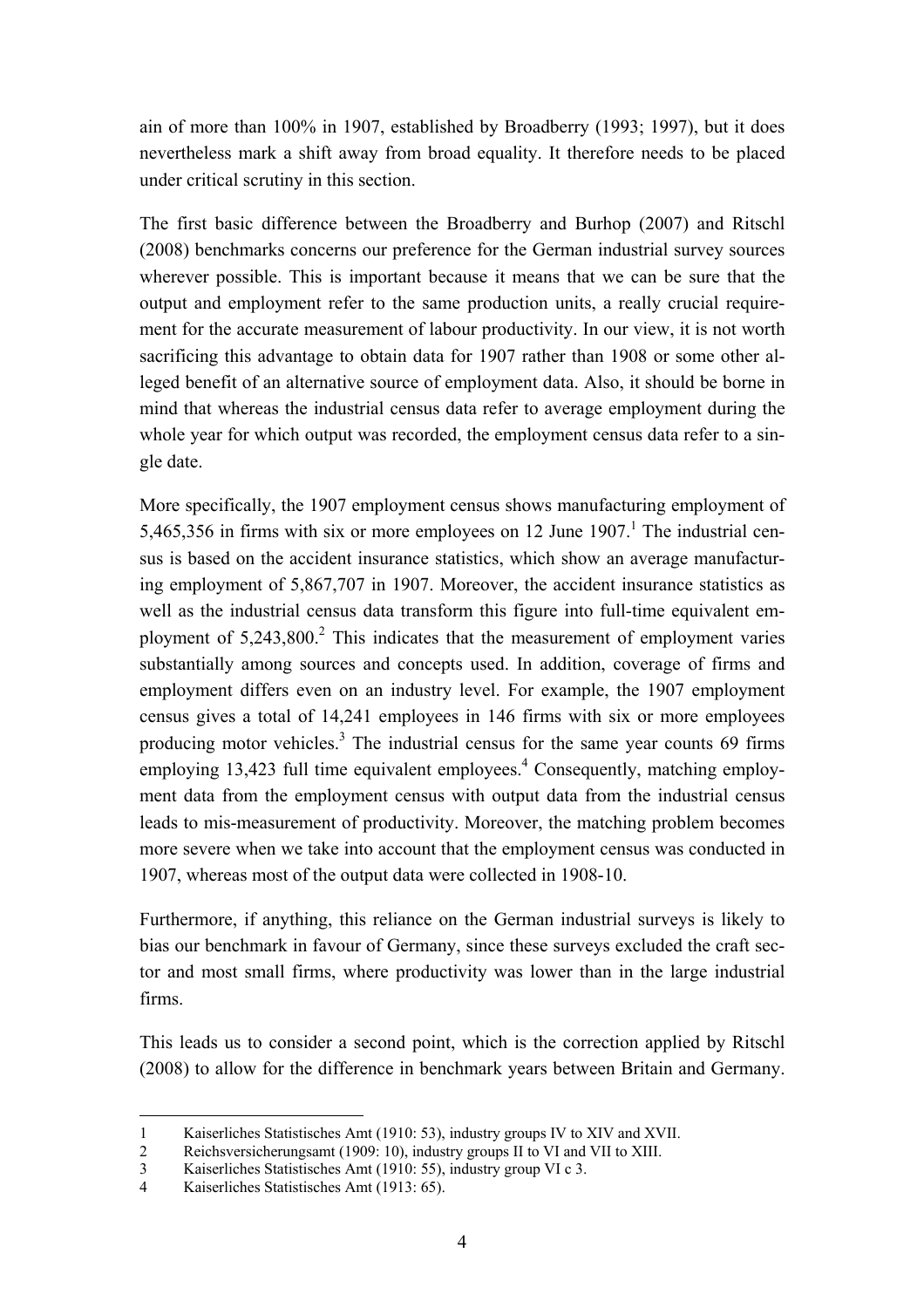To ensure consistency of sources for output and employment, we used data for 1908 and 1910 for some German industries. Ritschl (2008: 18) argues that this biases our results against Germany on the grounds that these industries went into recession after 1907. Yet it is clear from Hoffmann's (1965) data on both output and employment that labour productivity continued to increase after 1907, so that our use of later years for Germany must bias the benchmark in favour of Germany. We pointed this out in the text of Broadberry and Burhop (2007: 322) and repeat it here. For manufacturing as a whole, German labour productivity in 1908 was 2.7 per cent higher than in 1907, while by 1910 it was 6.0 per cent higher than in 1907 (Broadberry, 1997: 43). Labour productivity also increased in each year between 1907 and 1910 in chemicals and metal processing, the industries specifically mentioned by Ritschl (Hoffmann, 1965: 196-198, 392). Ritschl (2008: 20) nevertheless somehow manages to find that German productivity was lower in the later years, so that applying his cyclical adjustment raises the German productivity lead from 5 per cent to 12 per cent, or about one-third of his total proposed adjustment. This is wholly inappropriate, and any adjustment would have to be in the opposite direction.

Ritschl (2008: 20) draws attention to the issue of multi-product firms, and asserts that this leads us to overstate employment in Germany because not all workers were producing the final product. However, the direction of the bias is unclear. If workers were allocated to the industry in which they were mainly engaged, then for any particular industry there would be both included workers who were not producing wholly for that industry (hence leading to an understatement of productivity) and output produced by workers who were allocated to other industries (hence leading to an overstatement of productivity). Any gain in precision by turning to the alternative occupational census data will be offset by a loss of precision by giving up the common source for the employment and output data. And for industry as a whole, any increase in productivity in one branch must surely be offset by a decrease in another branch, since the net effect of reallocating labour across multi-product firms must be zero. This spurious adjustment adds another 8 percentage points to the German productivity advantage.

Ritschl (2008: 22) also proposes an adjustment to take account of the smaller cut-offpoint in the size of firms in the German occupation census. This adds another 8 percentage points to the German productivity lead, which is completely out of line with similar adjustments for other comparisons, including that of Fremdling et al. (2007a) for the 1935/36 Anglo-German benchmark. But, more importantly, the adjustment is totally unwarranted, since, as noted earlier, we relied mainly on the industrial surveys, which had a higher cut-off point than the British production census. If anything, the adjustment should be in the other direction, but in any case much, much smaller.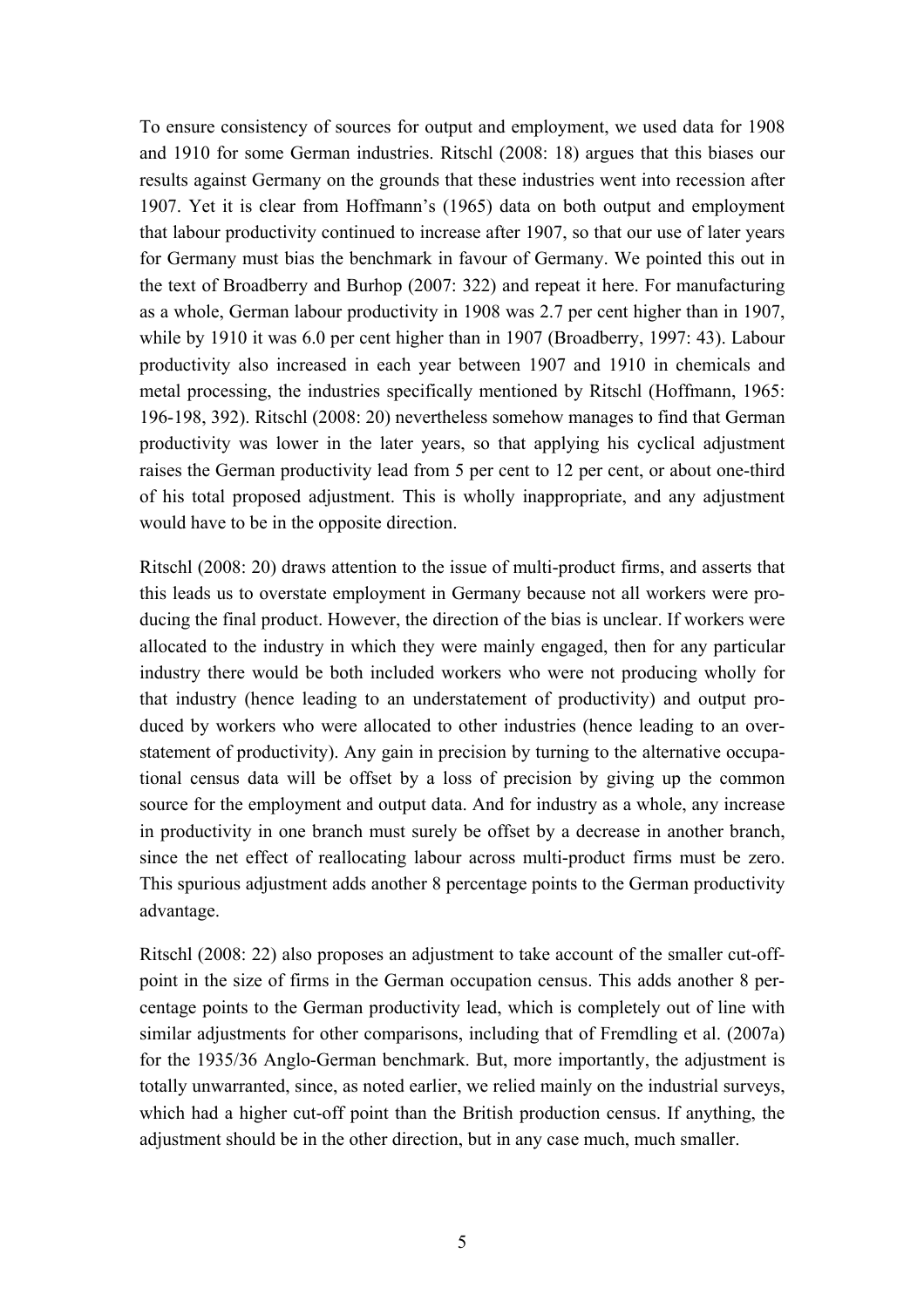Nevertheless, Ritschl (2008) does provide a useful critical survey of our estimates for particular industries, and we have taken on board some of his suggestions. As a result, we provide an updated version of our 1907 benchmark in Table 1, together with our original estimates and Ritschl's proposed revisions. The changes which we have made in response to Ritschl's critical evaluation are limited to four industries, cotton, cement, salt mining and iron ore mining, and details are provided in Appendix 1, together with a detailed commentary on Ritschl's proposed changes for other industries. The overall effect is to raise the Germany/UK labour productivity lead in 1907 from 5 per cent in our original study to 8.4 percent. This remains some distance from the 20- 28 per cent lead suggested by Ritschl (2008).

|                                 | Original Broad- | Ritschl | Revised Broad- |
|---------------------------------|-----------------|---------|----------------|
|                                 | berry-Burhop    |         | berry-Burhop   |
| General chemicals               | 126.6           | 134.3   | 126.6          |
| Coke                            | 98.9            | 123.5   | 98.9           |
| <b>CHEMICALS &amp; ALLIED</b>   | 113.9           | 130.5   | 113.9          |
| Iron & steel                    | 137.8           | 144.0   | 137.8          |
| Non-ferrous metals              | 157.9           | 221.5   | 157.9          |
| Motor vehicles                  | 89.7            | 135.2   | 89.7           |
| <b>METALS &amp; ENGINEERING</b> | 139.2           | 152.1   | 139.2          |
| Cotton                          | 85.6            | 128.4   | 87.3           |
| Silk                            | 74.9            | 93.7    | 74.9           |
| Leather                         | 67.8            | 100.8   | 67.8           |
| <b>TEXTILES &amp; CLOTHING</b>  | 82.3            | 121.7   | 83.6           |
| <b>Brewing</b>                  | 90.5            | 102.7   | 90.5           |
| Tobacco                         | 28.3            | 38.4    | 28.3           |
| Sugar                           | 47.3            | 47.3    | 47.3           |
| FOOD, DRINK & TOBACCO           | 66.9            | 73.0    | 66.9           |
| Cement                          | 108.1           | 124.2   | 124.1          |
| OTHER MANUFACTURING             | 108.1           |         | 124.1          |
| TOTAL MANUFACTURING             | 105.0           | 128.0   | 108.4          |
| Salt mining                     | 57.8            | 130.1   | 106.8          |
| Coal mining                     | 78.5            | 95.5    | 78.5           |
| Iron ore mining                 | 91.0            | 129.8   | 77.0           |
| <b>MINING</b>                   | 78.7            | 97.9    | 77.7           |
| <b>TOTAL INDUSTRY</b>           | 101.8           | 124.5   | 104.7          |

**TABLE 1: Comparative Germany/U.K. labor productivity circa 1907 (UK =100)** 

Sources: Broadberry and Burhop (2007: 321); Ritschl (2008: Table 7); Appendix 1.

### **III. PROPOSED CHANGES TO THE GERMAN PRODUCTION INDEX**

We are thus persuaded that the problem lies in the industrial production series presented by Ritschl (2008). His latest revisions to the production index presented in Ritschl (2004) reduce the scale of the discrepancy that we pointed to in our earlier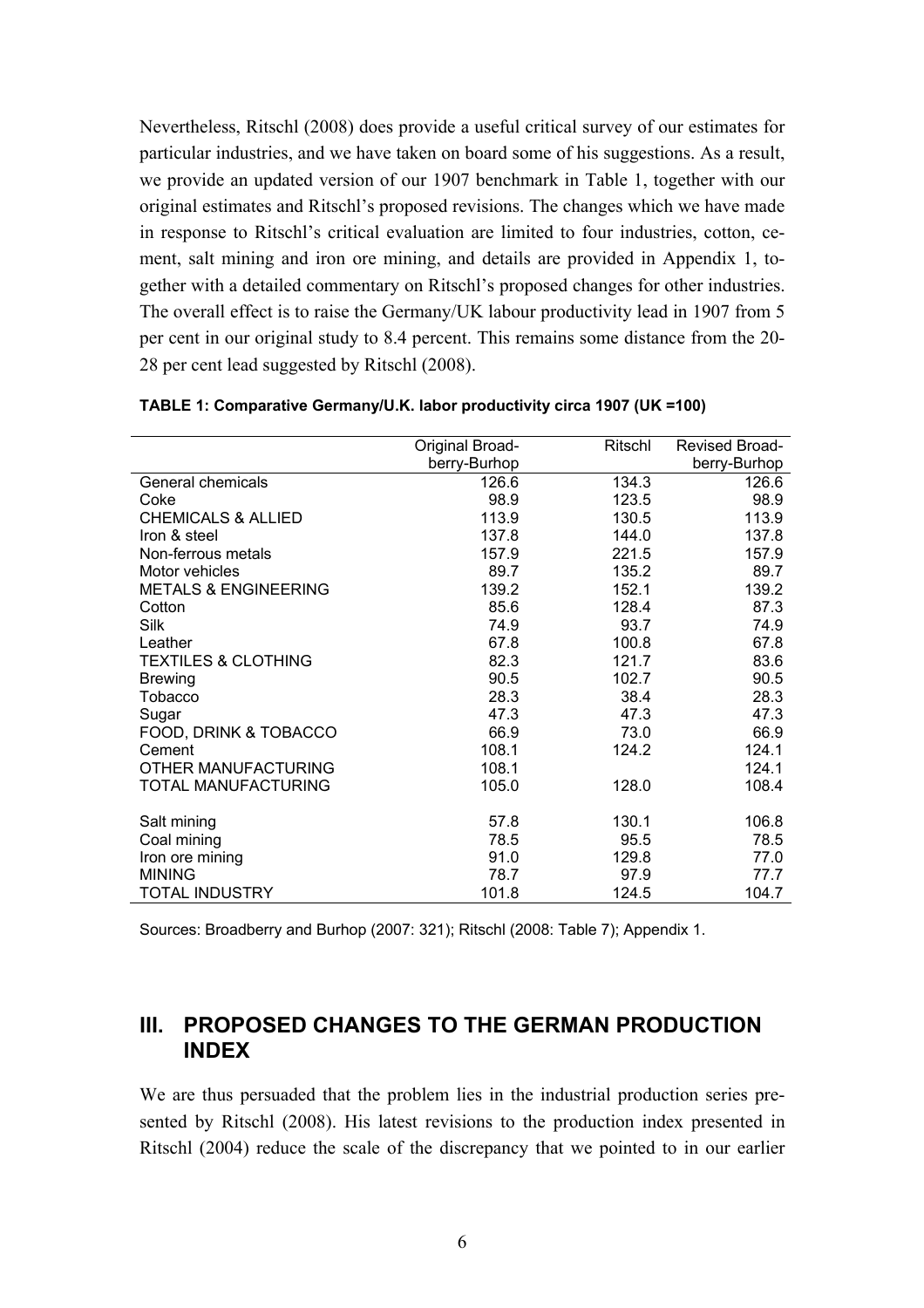paper, but they do not eliminate it. We thus turn our attention now to a detailed critical appraisal of Ritschl's (2004; 2008) work on the German production index.

We proceed to modify the Hoffmann index in three ways. First, we incorporate the revisions made by Fremdling et al. (2007a, 2007b) to the 1936 benchmark estimate of German industrial net value added. Second, we employ Fremdling's (2007a) revised estimates of industrial employment. These changes are in line with the direction of change between Ritschl (2004) and Ritschl (2008). Third, we incorporate Ritschl's (2004) modifications regarding the output of the metal processing industry during the inter-war period. However, crucially, we employ a weighting scheme for metal processing which is consistent with the revised weighting scheme used for combining metal processing with the rest of manufacturing.

Hoffmann's (1965) industrial production index is based on physical output series for all industrial branches except the metal processing industry, which covers a large swathe of industry, including mechanical and electrical engineering, motor vehicle production, shipbuilding and aircraft production. Time series of physical output are combined into an industrial production index by multiplying them with a weighting matrix. The weights for each industrial branch are calculated as the product of the net value added per employee of this branch in 1936 and its employment in 1907 (weights for the years 1896-1925) and 1933 (weights for the period 1925-59), respectively. Recent work by Fremdling and his co-authors has shown that Hoffmann's estimates regarding the 1936 labour productivity as well as his 1933 employment figures are distorted. Incorporating Fremdling et al.'s (2007a) and Fremdling's (2007a) labour productivity and labour force estimates yields the weighting matrix for the manufacturing output index displayed in Table 2.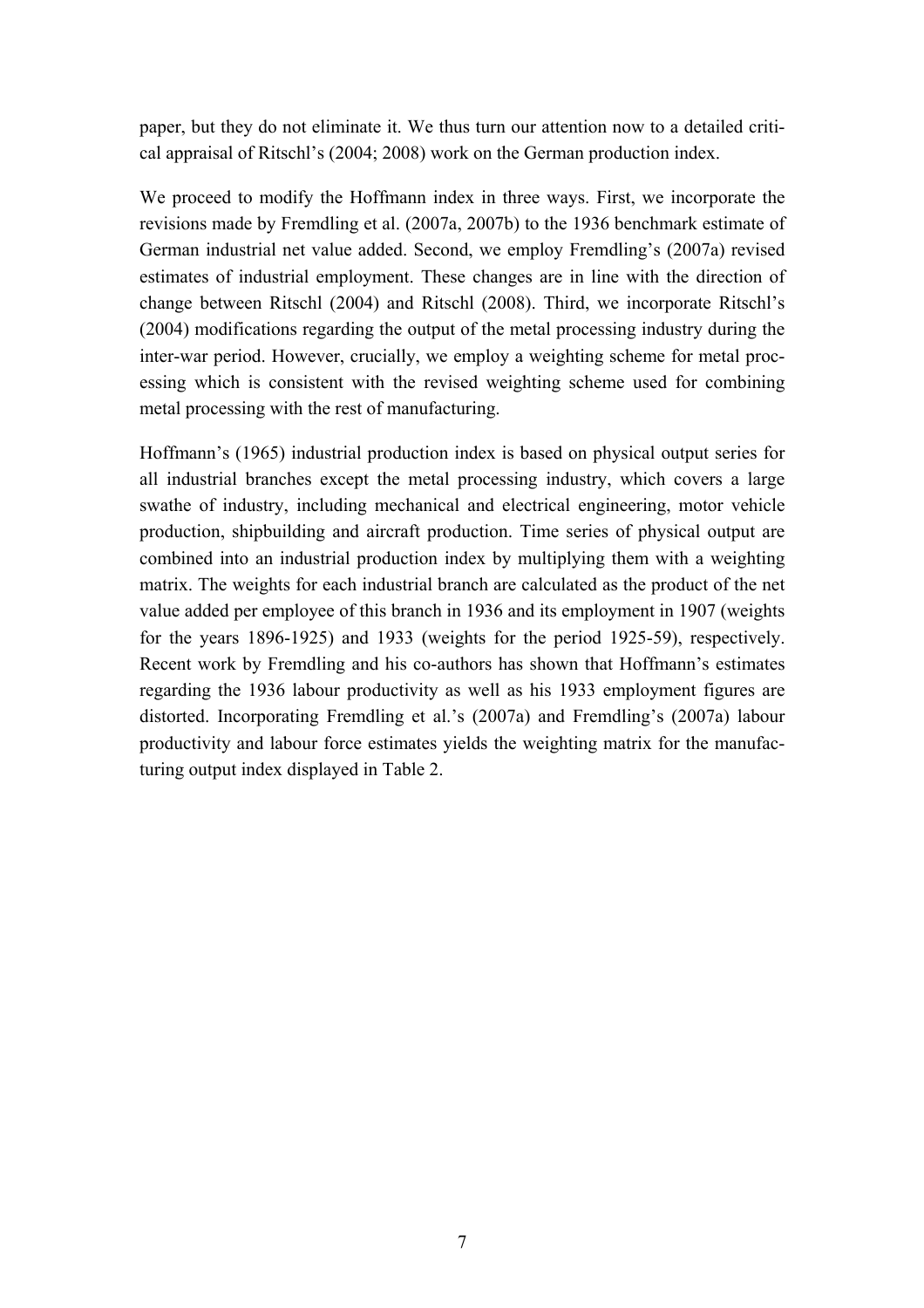| Branch                                                                  | i:<br>S<br>1936 net<br>output<br>$(1,000$ RM $)$ | Col. 2: 1936<br>employment | Col. 3: 1936<br>ductivity<br>labour pro-<br>(RM) | Col. 4: 1933<br>employment | employment<br>Col. 5: 1907 | 1925-59<br>Col. 6: Index<br>weight for | 896-1925<br>Col. 7: Index<br>weight for |
|-------------------------------------------------------------------------|--------------------------------------------------|----------------------------|--------------------------------------------------|----------------------------|----------------------------|----------------------------------------|-----------------------------------------|
| Building materials                                                      | 1,178,260                                        | 355,374                    | 3,316                                            | 401,000                    | 822,000                    | 4.49%                                  | 8.14%                                   |
| Ferrous and non-ferrous<br>iron and steel trades                        | 4,764,873                                        | 1,079,853                  | 4,413                                            |                            | 389,000                    |                                        | 5.13%                                   |
| and vehicles trades (metal<br>Engineering, shipbuilding,<br>processing) | 6,177,892                                        | 1,385,384                  | 4,459                                            | 1,736,000                  | 1,605,000                  | 26.04%                                 | 21.37%                                  |
| Chemical and allied trades                                              | 2,419,791                                        | 285,151                    | 8,486                                            | 298,000                    | 229,000                    | 8.55%                                  | 5.80%                                   |
| Textile trades                                                          | 2,831,552                                        | 906,187                    | 3,125                                            | 857,000                    | 1,087,000                  | 9.05%                                  | 10.14%                                  |
| Leather trades                                                          | 402,611                                          | 92,946                     | 4,332                                            | 48,000                     | 59,000                     | 0.70%                                  | 0.76%                                   |
| Clothing trades                                                         | 1,075,729                                        | 350,110                    | 3,073                                            | 1,117,000                  | 1,527,000                  | 11.60%                                 | 14.01%                                  |
| Timber trade                                                            | 952,451                                          | 323,009                    | 2,949                                            | 607,000                    | 894,000                    | 6.05%                                  | 7.87%                                   |
| Paper, printing, and statio-<br>nary trades                             | 1,509,823                                        | 371,910                    | 4,060                                            | 188,000                    | 242,000                    | 2.58%                                  | 2.93%                                   |
| Food, drink, and tobacco<br>trades                                      | 3,543,298                                        | 549,244                    | 6,451                                            | 1,419,000                  | 1,238,000                  | 30.94%                                 | 23.85%                                  |
| Total / Average                                                         | 24,856,280                                       | 5,699,168                  | 4,361                                            | 6,671,000                  | 8,092,000                  | 100%                                   | 100%                                    |

TABLE 2: Index weights for Germany's manufacturing output index **TABLE 2: Index weights for Germany's manufacturing output index** 

Sources: Col. 1 and 2: Fremdling et al. (2007a: 368); Col. 3: = Col.1 / Col. 2; Col. 4: Fremdling (2007: 178); Col. 5: Hoffmann (1965: 196); Col. 6 =Col. 3 \*<br>Col.4; Col. 7 = Col.3 \* Col.5. 1925/ 59 weights for metal produc Sources: Col. 1 and 2: Fremdling et al. (2007a: 368); Col. 2; Col. 2; Col. 2; Col. 4: Fremdling et al. (2007a: 368); Col. 3: 1780; 1780; 1780; 1780; 1780; 1780; 1780; 1780; 1780; 1780; 1780; 1780; 1780; 1780; 1790; 1790; Col.4; Col. 7 = Col.3 \* Col.5. 1925/ 59 weights for metal production (11.34 %) and metal processing (14.70 %) according to their relative net output in 1936.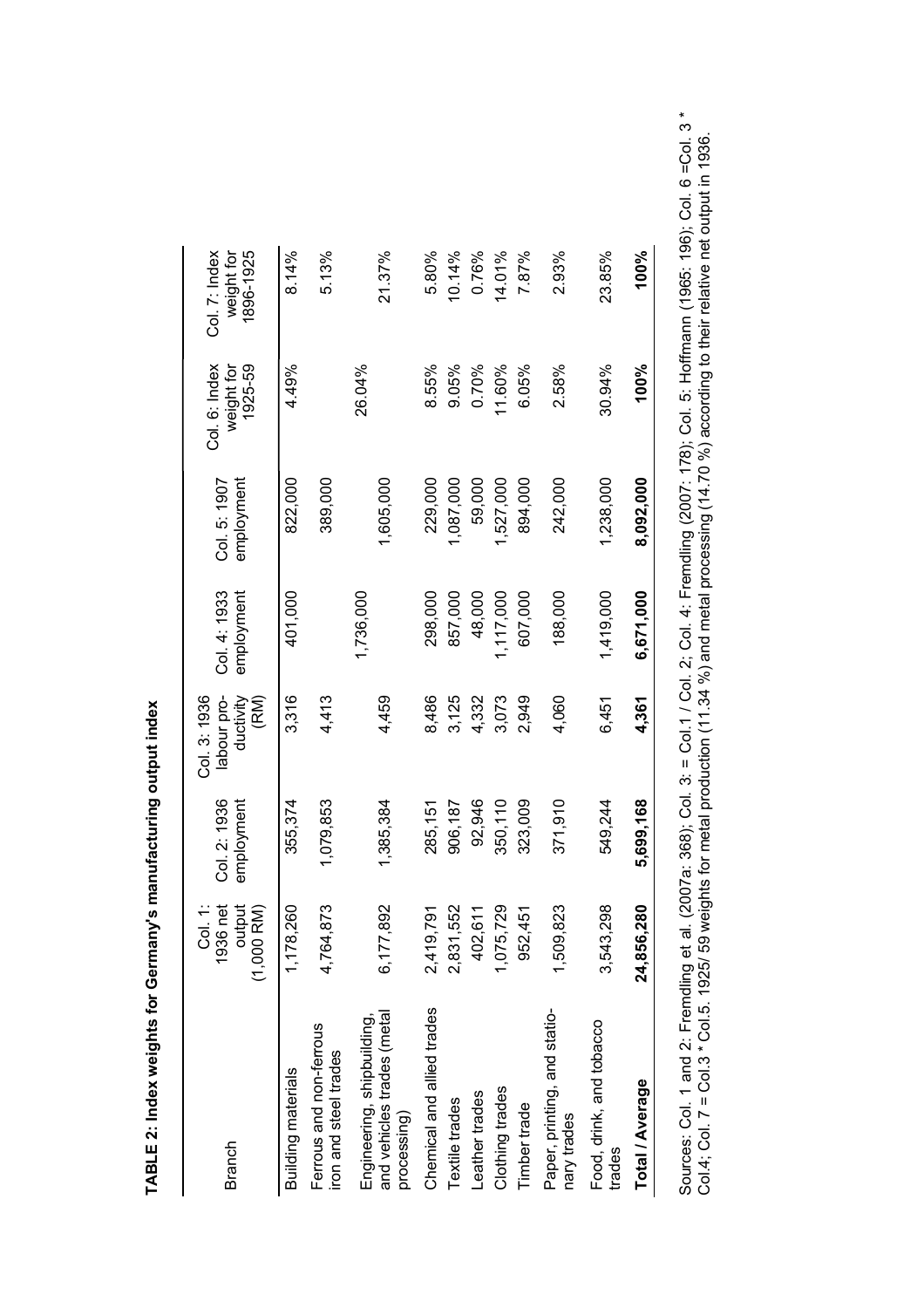In addition, Ritschl (2004: 214) proposes a substantial modification to Hoffmann's output index for the metal processing industry. Hoffmann's index for this branch was not based on physical output data, but rested, rather, on labour income data and the assumption of a constant labour income share. Ritschl (2004) argues that the assumption of a constant labour share is implausible and proposes a new output index for the metal processing industry. Ritschl (2004) uses sales data for mechanical engineering, electrical engineering, and motor vehicles as well as physical output data for shipbuilding. Ritschl (2008) also makes an allowance for the rapid expansion of aircraft production from 1933. We agree with the basic procedure employed by Ritschl and also utilise his sales and output data. However, Ritschl (2004: 214) aggregates the sub-indices into the output index for the metal processing industry using a different weighting scheme from that used in the rest of the industrial production index. First, Ritschl combines output of the mechanical and electrical engineering industries using gross output in 1913 as weights. Second, the resulting index for mechanical and electrical engineering is combined with the sub-indices for motor vehicle production and shipbuilding using 1928 weights. Third, the new metal processing industry index is incorporated into Hoffmann's (1965) industrial production index using Hoffmann's 1933/36 weights.

We adopt a more uniform weighting procedure. In a first step, since the metal processing industry is to be combined with other industries using 1933/36 weights for the period after 1925 and 1907/36 weights for the period 1895-1925, we apply a similar procedure to the construction of the output index for metal processing. Again, the corrected value added and employment data of Fremdling et al. (2007b) and Fremdling (2007a) are used. The time series and weights for mechanical engineering, electrical engineering, motor vehicle production, aircraft production, and shipbuilding are displayed in Table 3. The series are reported here with 1933 set equal to 100, because although we lack a complete series for aircraft production, we include an index based on the growth of employment between 1933 and 1936, for comparability with Ritschl (2008). Converting the overall index for metal processing to a 1913 base for ease of comparison with the literature, the new index of metal processing output takes a value of 95.9 in 1925 compared with Hoffmann's index value of  $1925 = 131.4$ . On the other hand, the new index is somewhat higher than Ritschl's (2004) index, which had a level of  $1925 = 84.4$ .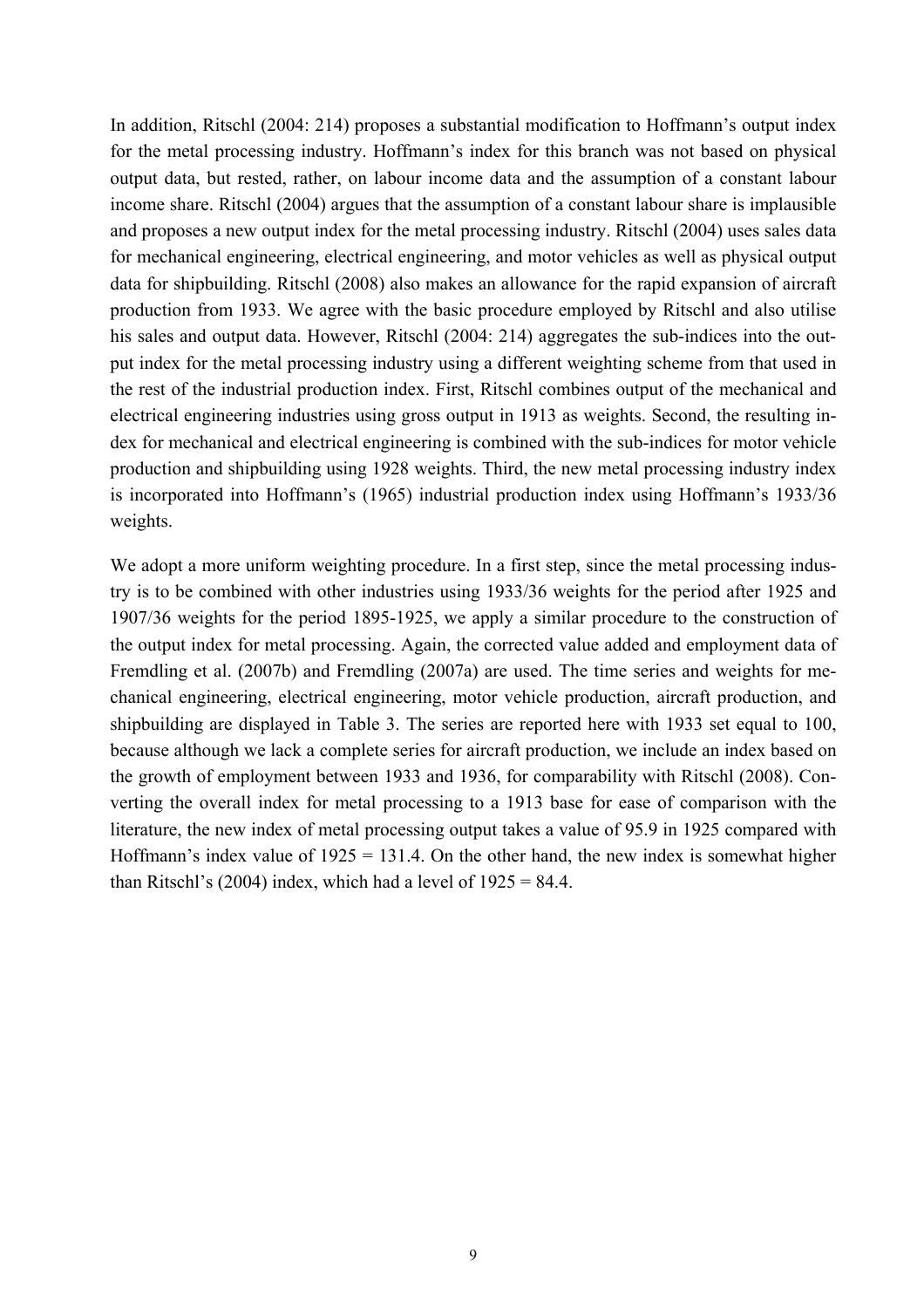|                 | Mechanical<br>Engineering | <b>Electrical En-</b><br>gineering | Motor ye-<br>hicles | <b>Aircrafts</b> | Shipbuilding | Total   |
|-----------------|---------------------------|------------------------------------|---------------------|------------------|--------------|---------|
| 1933<br>weights | 56.94%                    | 31.21%                             | 10.00%              | 0.70%            | 1.86%        | 100.00% |
| 1907<br>weights | 70.48%                    | 19.53%                             | 4.92%               | 0.00%            | 5.07%        | 100.00% |
| 1913            | 219.8                     | 133.3                              | 24.5                |                  | 885.0        | 158.7   |
| 1925            | 151.6                     | 156.1                              | 80.6                |                  | 549.6        | 152.2   |
| 1926            | 129.0                     | 130.9                              | 67.4                |                  | 523.0        | 130.7   |
| 1927            | 169.0                     | 169.2                              | 114.2               |                  | 567.3        | 170.9   |
| 1928            | 214.9                     | 209.2                              | 136.5               |                  | 646.0        | 213.3   |
| 1929            | 219.3                     | 222.1                              | 136.8               |                  | 659.3        | 220.1   |
| 1930            | 169.7                     | 167.1                              | 98.6                |                  | 479.6        | 167.5   |
| 1931            | 126.4                     | 132.8                              | 78.0                |                  | 225.7        | 125.4   |
| 1932            | 85.7                      | 94.5                               | 57.8                |                  | 112.4        | 86.1    |
| 1933            | 100.0                     | 100.0                              | 100.0               | 100.0            | 100.0        | 100.0   |
| 1934            | 133.4                     | 137.9                              | 147.6               |                  | 236.3        | 138.1   |
| 1935            | 176.0                     | 164.1                              | 199.4               |                  | 544.2        | 181.5   |
| 1936            | 214.1                     | 181.6                              | 238.4               | 1,939.9          | 701.8        | 227.4   |
| 1937            | 268.6                     | 200.0                              | 281.7               |                  | 791.2        | 258.1   |
| 1938            | 321.1                     | 256.0                              | 344.3               |                  | 780.5        | 311.6   |

#### **TABLE 3: Output index for German metal processing, 1913-1938 (1933=100)**

Sources: Weights: 1936 value added and employment from Fremdling et al. (2007b); 1933 employment from Statistisches Reichsamt (1937). 1907 employment from Kaiserliches Statistisches Amt (1910). Time series: mechanical and electrical engineering from Ritschl (2004: 214), Fremdling (2007c); motor vehicles and shipbuilding from Hoffmann (1965:358); aircraft from Fremdling et al. (2007b) and Statistisches Reichsamt (1937).

In a second step, we incorporate the new index for the metal processing industry from Table 3 into a new index for manufacturing output in Germany for the period 1895-1938, using the new weighting scheme from Table 2. The new index of manufacturing output and Hoffmann's original index are presented in Appendix 2 and plotted in Figure 1. Our recalculation of manufacturing output confirms qualitatively one of Ritschl's (2004) central results, that manufacturing/industrial output was lower during the interwar period than suggested by Hoffmann's figures. Furthermore, the decline in industrial/manufacturing output during World War I and the hyperinflation period was larger than Hoffmann's figures suggest.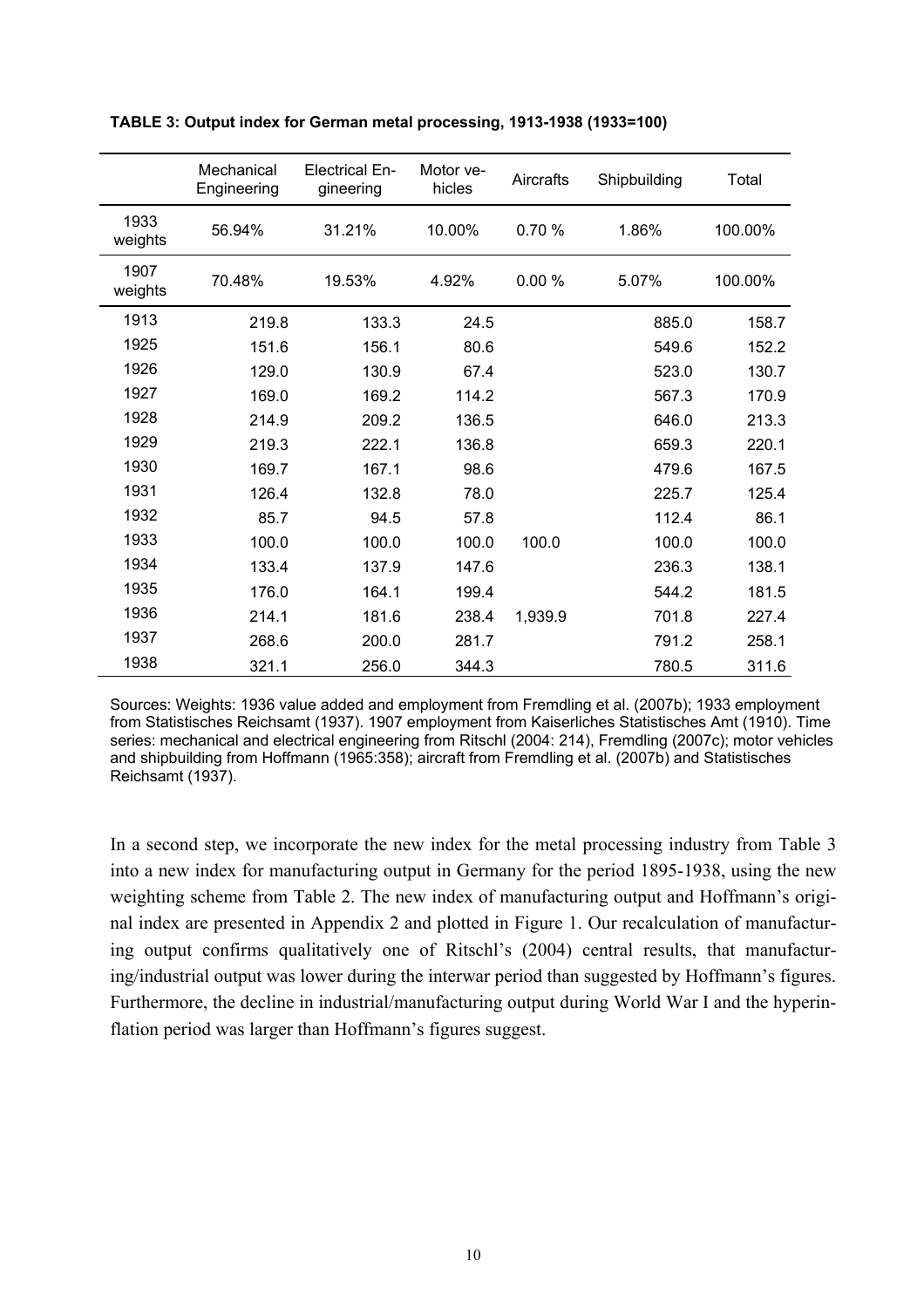

**FIGURE 1: Indices of manufacturing output in Germany, 1896-1938** 

Sources: Hoffmann (1965); Appendix 2.

According to the new index, by 1936 output was nearly 13 per cent lower than Hoffmann believed. However, this does not translate into a 13 per cent effect on labour productivity, because the new output weights are derived from changes to the employment data. This, in turn, has implications for the main focus of this paper, the comparative Germany/UK manufacturing labour productivity level during the first half of the twentieth century. Since Fremdling (2007a) provides employment data only for employment census years, we cannot now calculate a full time series of comparative productivity and focus instead on 1925, 1933 and 1936. In addition, we calculate a time-series projection for 1907 using Hoffmann's (1965: 196) data for that year, having checked that they are consistent with the employment census for 1907 (Kaiserliches Statistishes Amt, 1910). The results are presented in Table 4.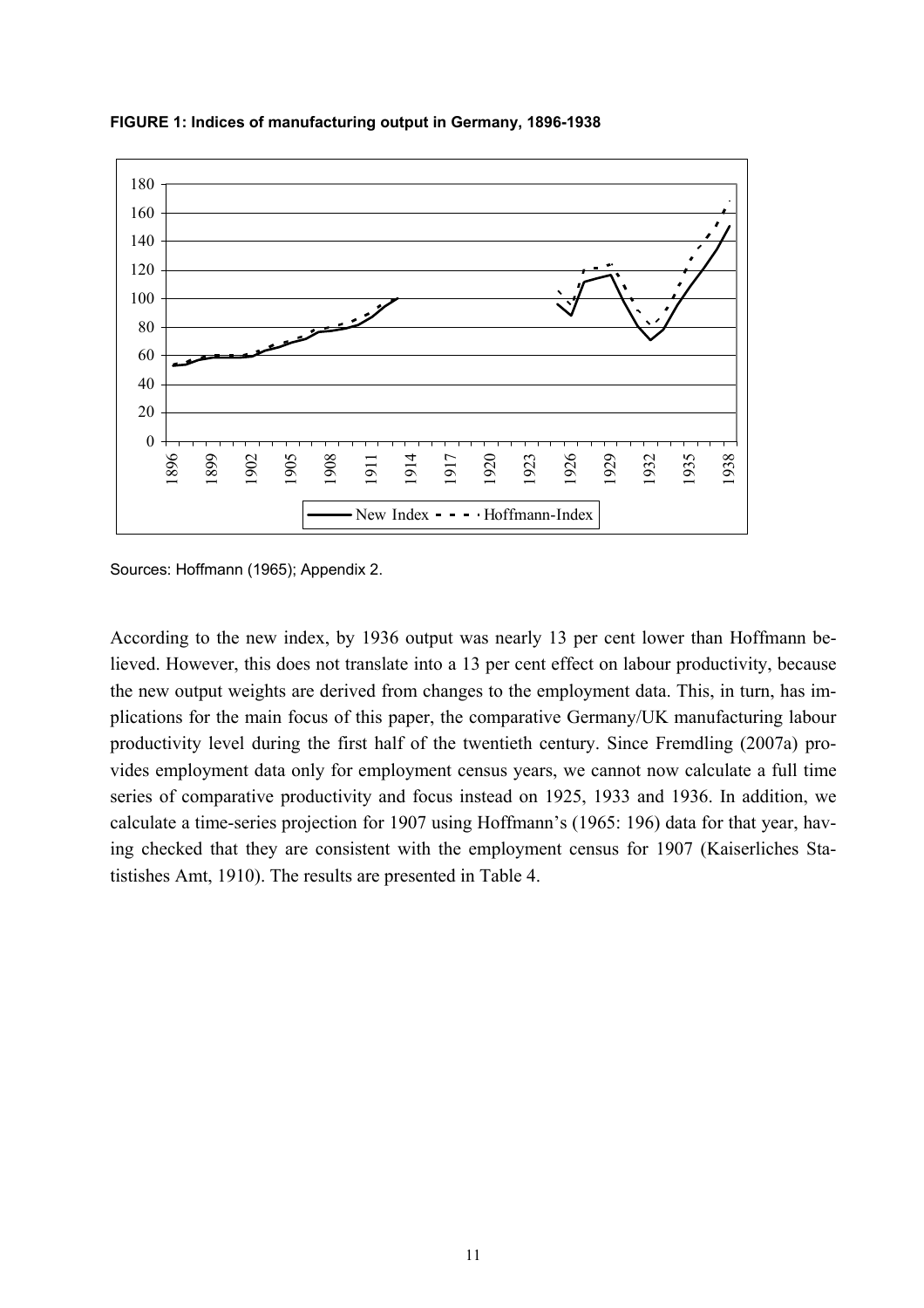#### **TABLE 4: Projections of Germany/UK comparative labour productivity in manufacturing**

|                                                     | 1907  | 1925  | 1933  | 1936  |
|-----------------------------------------------------|-------|-------|-------|-------|
| UK index of manufacturing output (1913=100)         | 88.8  | 111.8 | 119.6 | 155.7 |
| UK index of manufacturing employment (1913=100)     | 93.0  | 93.4  | 89.4  | 101.1 |
| UK index of manufacturing labour productivity       | 62.0  | 77.7  | 86.9  | 100.0 |
| $(1936=100)$                                        |       |       |       |       |
| German index of manufacturing output (1913=100)     | 76.6  | 96.1  | 78.6  | 121.4 |
| German index of manufacturing employment (1913=100) | 92.6  | 111.8 | 77.6  | 100.5 |
| German index of manufacturing labour productivity   | 68.4  | 71.1  | 83.8  | 100.0 |
| $(1936=100)$                                        |       |       |       |       |
| Comparative Germany/UK manufacturing labour produc- | 112.5 | 93.4  | 98.5  | 102.0 |
| tivity $(UK=100)$                                   |       |       |       |       |

Sources: UK output and employment indices from Broadberry (1997: 43-44). German output index: own calculation, see text. German employment own calculations using data from Hoffmann (1965: 196) for 1907 and Fremdling (2007: 178) for 1925, 1933 and 1936.

Starting from the widely accepted Germany/UK comparative labour productivity level in manufacturing of 102 in 1936, the new time series projection for 1907 of 112.5 is quite close to our new 1907 benchmark estimate of comparative manufacturing labour productivity of 108.4, and certainly well within the 10% margin of error which is usual in this type of work. For 1925, the new projections show a comparative productivity level of 93.4, only slightly below Broadberry's (1997) estimate of 95.2. Similarly, the new projection for 1933 of 98.5 is only slightly lower than Broadberry's (1997) estimate of 100.6. What happens here is that over the long period 1907 to 1936, Hoffmann's over-estimation of output growth is partly cancelled out by his overestimation of employment growth, so that the long run comparative labour productivity picture is much as suggested by Broadberry (1997).

Thus, taking account of Ritschl's (2008) sub-indices of output within the metal processing sector, but weighting them in a consistent fashion, and incorporating Fremdling's (2007a) revisions to employment in the interwar period, we arrive at time series projections which are entirely consistent with the two benchmark estimates for 1935/36 and 1907. All the evidence thus points squarely to roughly equal manufacturing labour productivity in Britain and Germany during the first half of the twentieth century, the main conclusion of Broadberry and Burhop (2007).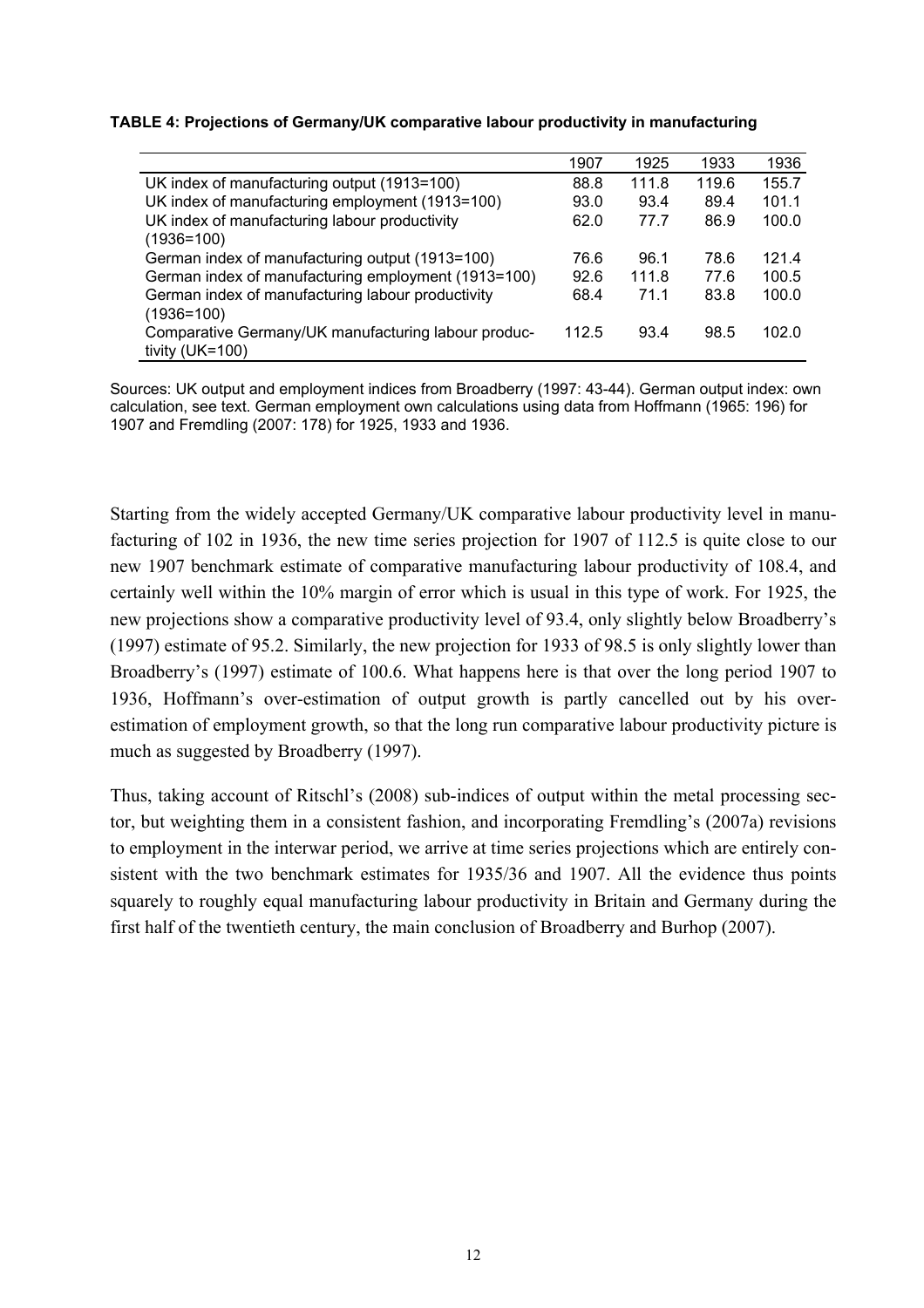### **IV. NOMINAL INCOMES**

Finally, it is worth emphasising a further point. As well as consistency between the benchmarks and the time series projections, it is important to demonstrate consistency with the information on nominal incomes in Britain and Germany before 1914. This is an issue which Ritschl (2008) simply does not address, but which formed a whole section of Broadberry and Burhop (2007: 330-332). Since Ritschl (2008) does not challenge us on this evidence, we do not repeat it here, but provide additional evidence in a more direct form. This evidence is entirely independent of the historical national accounting framework.

The Board of Trade (1908) conducted an enquiry into wages and the cost of living in Germany in 1905, and made a direct comparison between Britain and Germany in that year. The money wages were converted at the exchange rate and then adjusted for PPP by comparing prices converted at the exchange rate. Table 5 sets out the weekly money wages for a number of industrial trades, including the engineering and printing trades in manufacturing. For the average of these trades, the Board of Trade found German wages to be 83 per cent of the British level, although the average was somewhat higher in engineering. Indeed, for unskilled labourers, the weekly money wage was the same in the two countries. Since the Board of Trade found the price level to be higher in Germany, this translated unambiguously into a higher real wage in Britain.

|                           | Germany               | <b>Britain</b>       | Ratio of mean pre-  |
|---------------------------|-----------------------|----------------------|---------------------|
|                           | (s./d.)               | (s./d.)              | dominant wage (Bri- |
|                           |                       |                      | $tain = 100$        |
| <b>Building trades</b>    |                       |                      |                     |
| <b>Bricklayers</b>        | 26s. 11d. to 31s. 3d. | 37s. 6d. to 40s. 6d. | 75                  |
| Masons                    | 26s, 11d, to 31s, 3d. | 37s. 2d. to 39s. 4d. | 75                  |
| Carpenters                | 26s. 11d. to 31s. 3d. | 36s. 2d. to 39s. 4d. | 77                  |
| Plumbers                  | 24s. to 28s. 6d.      | 35s. 4d. to 39s. 9d. | 70                  |
| <b>Painters</b>           | 24s, to 29s, 8d       | 31s, 6d, to 37s, 6d. | 78                  |
| Labourers                 | 19s. 6d. to 24s.      | 23s, 6d, to 27s.     | 86                  |
| <b>Engineering trades</b> |                       |                      |                     |
| <b>Fitters</b>            | 26s. to 32s.          | 32s. to 36s.         | 85                  |
| <b>Turners</b>            | 27s. to 33s.          | 32s. to 36s.         | 88                  |
| Smiths                    | 28s, 6d, to 33s.      | 32s. to 36s.         | 90                  |
| <b>Patternmakers</b>      | 25s. 6d. to 35s.      | 34s. to 38s.         | 77                  |
| Labourers                 | 18s. to 22s.          | 18s. to 22s.         | 100                 |
| <b>Printing trade</b>     |                       |                      |                     |
| Compositors               | 24s. 9d. to 25s. 11d. | 28s. to 33s.         | 83                  |
| All the above trades      |                       |                      | 83                  |
| (average)                 |                       |                      |                     |

| TABLE 5: Predominant weekly money wages in British and German Industry, 1905 |  |  |
|------------------------------------------------------------------------------|--|--|
|                                                                              |  |  |

Source: Board of Trade (1908: xliv).

Given the lower money wages in Germany, it is difficult to see how labour productivity could have been much higher in Germany. This is particularly true in industries like cotton textiles, where Britain remained highly competitive in world markets right through to the outbreak of World War I. As Broadberry and Burhop (2007) argued, the nominal income data can just about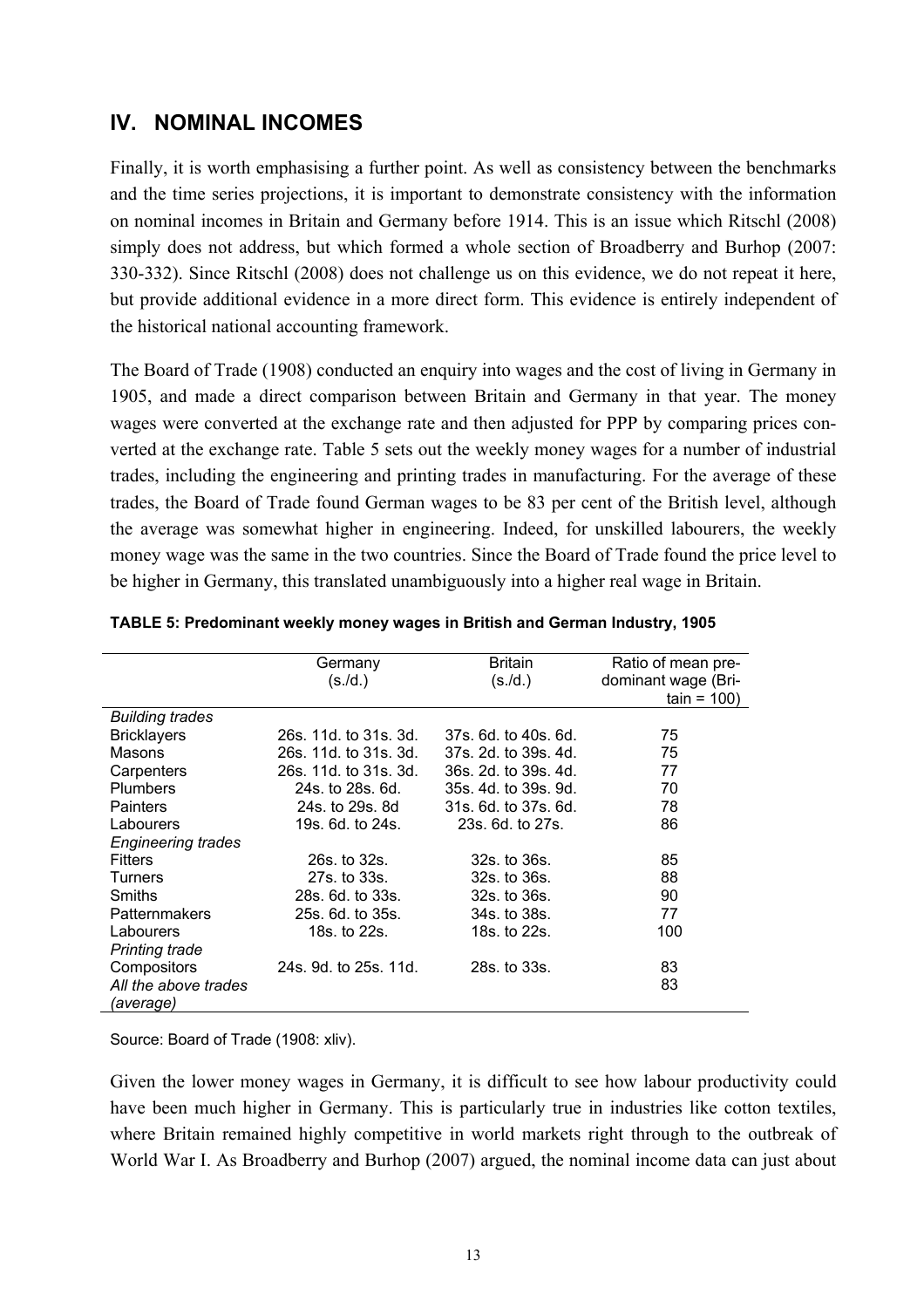be stretched to be consistent with broadly equal labour productivity in Britain and Germany at this time. A substantial German labour productivity lead simply does not seem credible.

## **V. CONCLUDING COMMENTS**

In this paper, we reaffirm the central claim of Broadberry and Burhop (2007) that manufacturing labour productivity was broadly equal in Britain and Germany during the first half of the twentieth century. We first reject Ritschl's (2008) attempt to revise our 1907 benchmark substantially upwards. Although we accept one or two of Ritschl's (2008) criticisms of our original benchmark, these have the effect of increasing it only from 105.0 to 108.4, still a long way from the range of 120-128 claimed by Ritschl.

The second part of this paper then provides a critical appraisal of Ritschl's new index of manufacturing output. We are able to accept the sub-indices for the individual parts of the metal processing sector that Ritschl proposes, but apply a consistent weighting procedure. Although this leads to somewhat slower growth of output than in the original Hoffmann (1965) index, the scale of the revision is more modest than that suggested by Ritschl. Furthermore, Hoffmann's overstatement of the growth of manufacturing output was partly offset by an equivalent overstatement of the growth of employment, as noted by Fremdling (2007a). The net effect of the changes to output and employment is to change the long run path of labour productivity in German manufacturing only slightly from that claimed by Hoffmann (1965). Hence the main finding of Broadberry and Burhop (2007), that labour productivity was broadly equal in British and German manufacturing during the first half of the twentieth century, is upheld. There is no Anglo-German industrial productivity puzzle for the period 1895-1935: time series projection from the 1935/36 benchmark is perfectly consistent with the 1907 benchmark, even if Hoffmann's (1965) series for metal processing is replaced. Finally, we note that Ritschl's (2008) view of substantially higher German industrial labour productivity in 1907 would be hard to square with the evidence of nominal incomes in the two countries.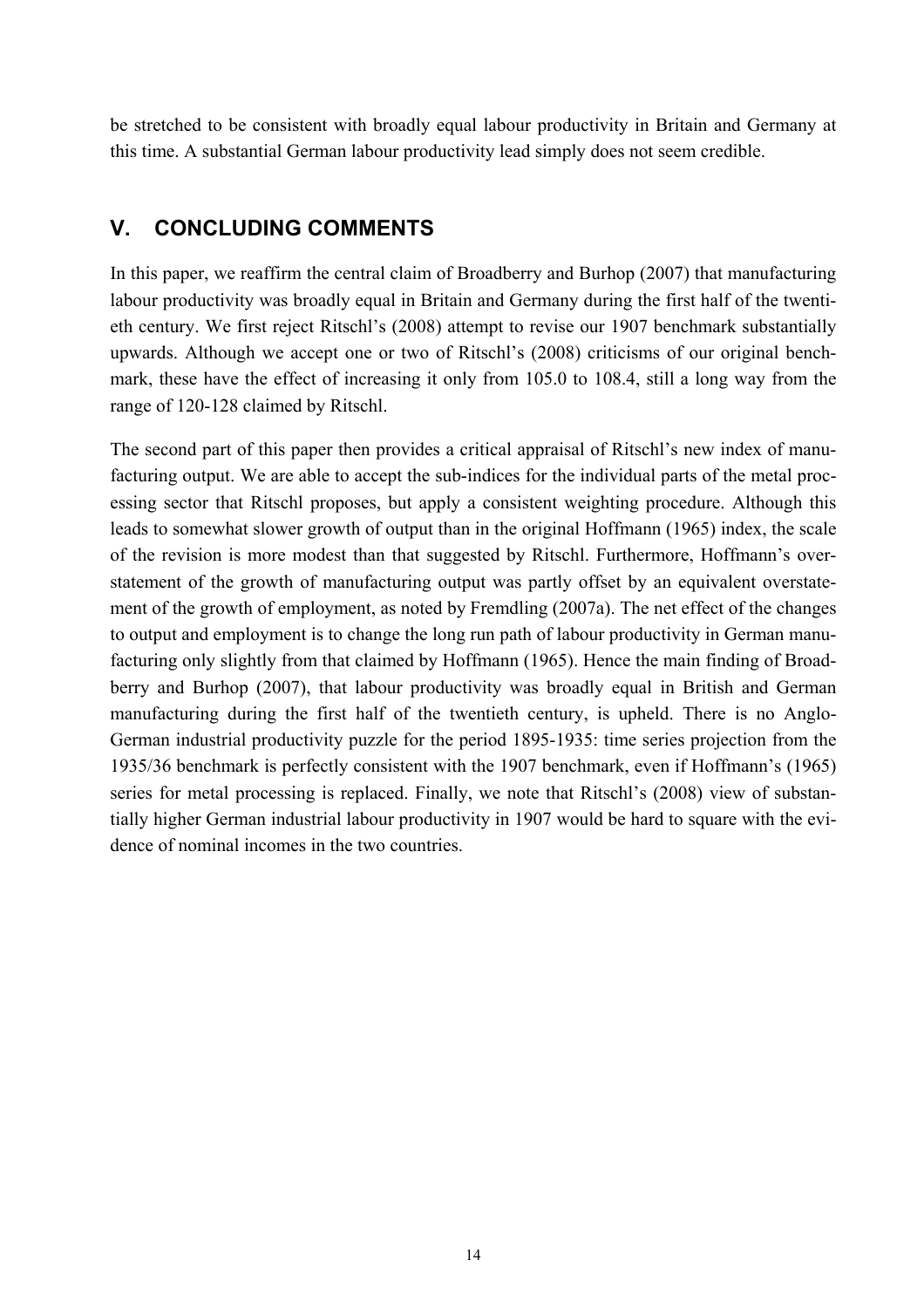### **APPENDIX 1: INDUSTRY LEVEL DETAILS FOR 1907 BENCHMARK**

In this section we set out our response to Ritschl's (2008) detailed commentary on our data for individual industries included in the 1907 benchmark. For a general overview, see the main text.

#### **1. General chemicals**

Ritschl uses 1907 output data from Kaiserliches Statistisches Amt (1909: 99) and 1907 census of occupation data from Kaiserliches Statistisches Amt (1910). This has only a very small effect on the comparative productivity level. We prefer to retain the advantage of taking the output and employment data from the same source.

#### **2. Coke**

Ritschl mentions the inclusion of other products in the German data, but we have already allowed for this by adjusting employment down in line with the share of coke in the value of output. Again, using occupation census data means giving up the advantage of taking output and employment from the same source. Furthermore, since productivity increased between 1907 and 1908, this produces a small upward rather than downward bias to German productivity in our estimate.

#### **3. Iron and steel**

Ritschl prefers to use 1907 data for Germany and to use physical output rather than deflating net output. His results are nevertheless almost identical to ours. The finding that the results are almost identical follow from the very similar shares of net output in gross output in the two countries, which was already apparent in our data set. Again, we prefer to retain output and employment data from the same source.

#### **4. Non-ferrous metals**

This was already the industry with the biggest German labour productivity lead in our sample. The key to productivity comparisons is careful matching of products, which is why we restricted our analysis to unwrought copper and unrefined zinc. For the other products which Ritschl suggests using, we found implausible PPPs, suggestive of poor matching. We prefer to take our output and employment data from a single source.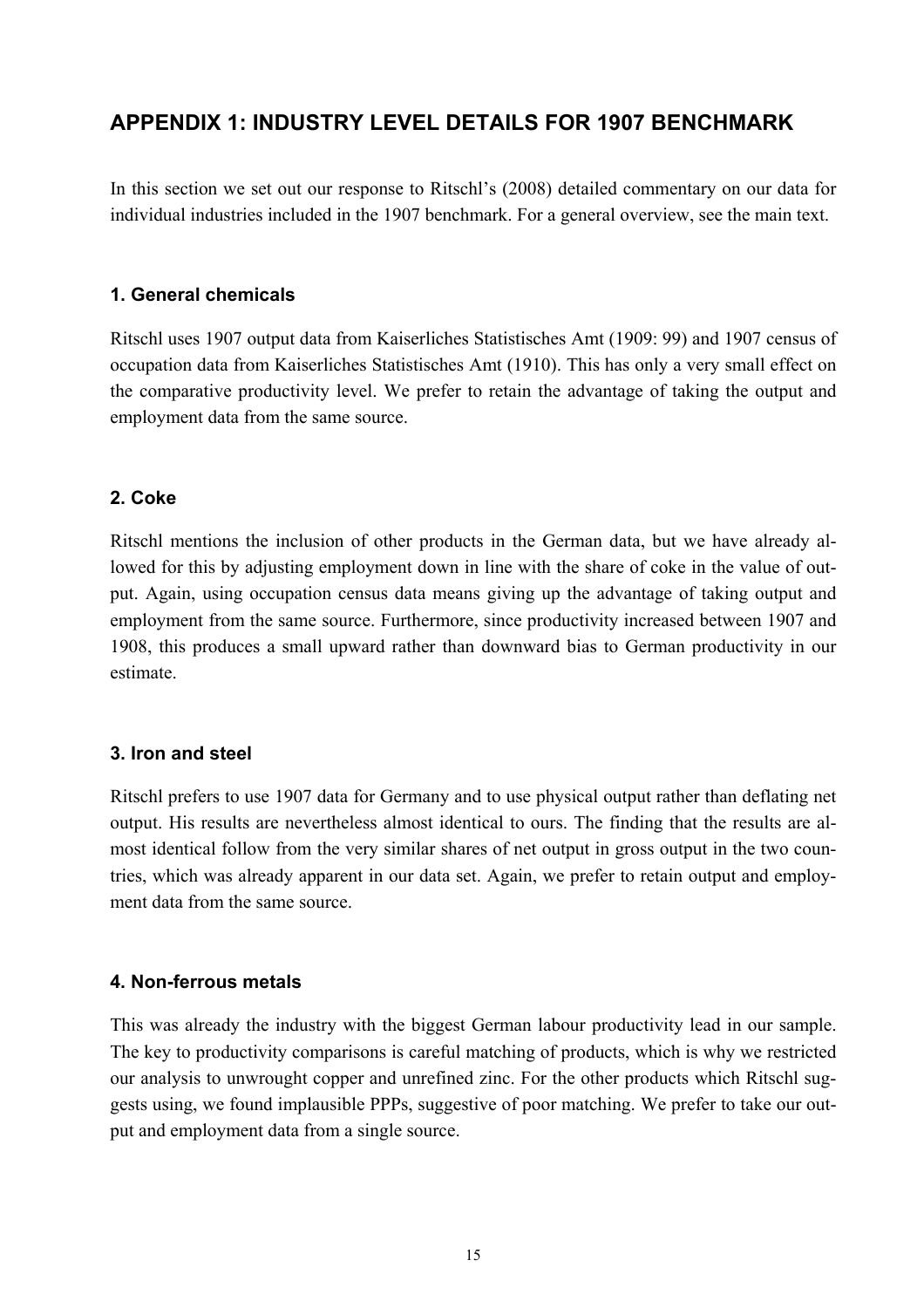#### **5. Motor vehicles**

Broadberry and Burhop (2007: 338) stated clearly in the appendix that the German data for motor vehicles are for 1909, but omitted to change this in the text, since in an earlier version we had used the 1907 volumes. However, since the value and unit price data are only available for 1909, we preferred to use the data from that year for consistency. Again, to ensure that we are dealing with output and employment from the same firms, we used the 1909 employment data from the industrial survey.

#### **6. Cotton**

Ritschl (2008) suggests that Germany had a substantial labour productivity lead over Britain in cotton in 1907. But if this were the case, it is hard to see how Britain could have been so dominant in export markets (including Germany), despite paying higher wages. Leunig (2003) argues that if anything, Broadberry (1997) understates British productivity in cotton spinning, because of the high quality of the British output. Nevertheless, Ritschl (2008: 34) rightly points to a mistake in our spreadsheet, where employment in "Bigognespinnerei" was mis-transcribed as 9493 instead of 6493. Correcting this results in a slightly higher German productivity. However, Ritschl misunderstands the nature of the adjustment to allow for the absence of German data on cloth. The reduction of employment in line with the share of yarn in the value of output was not intended to treat yarn output as a proxy for cloth output, but merely to measure productivity in the spinning sector, which is what Ritschl (2008: 19) says he is aiming to do. The corrected data are shown below:

|                       | U.K.     |           | Germany  |         |
|-----------------------|----------|-----------|----------|---------|
|                       | Units    | Values    | Units    | Values  |
| Output volume         | 000 lb   | 1,487,367 | 000 kg   | 358,935 |
| Output value          | £000     | 78.304    | M000     | 644,464 |
| Unit value            | £ per lb | 0.05      | M per kg | 1,80    |
| Industry output value | £000     | 174,610   | M000     | 644.464 |
| Industry employment   | 000      | 572.062   | 000      | 156.432 |
| Adjusted employment   | 000      | 256.542   | 000      | 156.432 |
| Output per employee   | lb       | 5,798     |          |         |
| Output per employee   | kg       | 2.630     | kg       | 2,295   |

Comparing output per employee of 2,295 kg in Germany with 2,630 kg in the United Kingdom yields a comparative Germany/U.K. labor productivity ratio of 87.3. German data are for 1907, compared with out earlier estimate of 85.6.

Sources: UK: Board of Trade (1912: 337-339); Germany, output: Kaiserliches Statistisches Amt (1909: 80; 1910: 253-254; Germany, employment: Kaiserliches Statistisches Amt (1913: 69).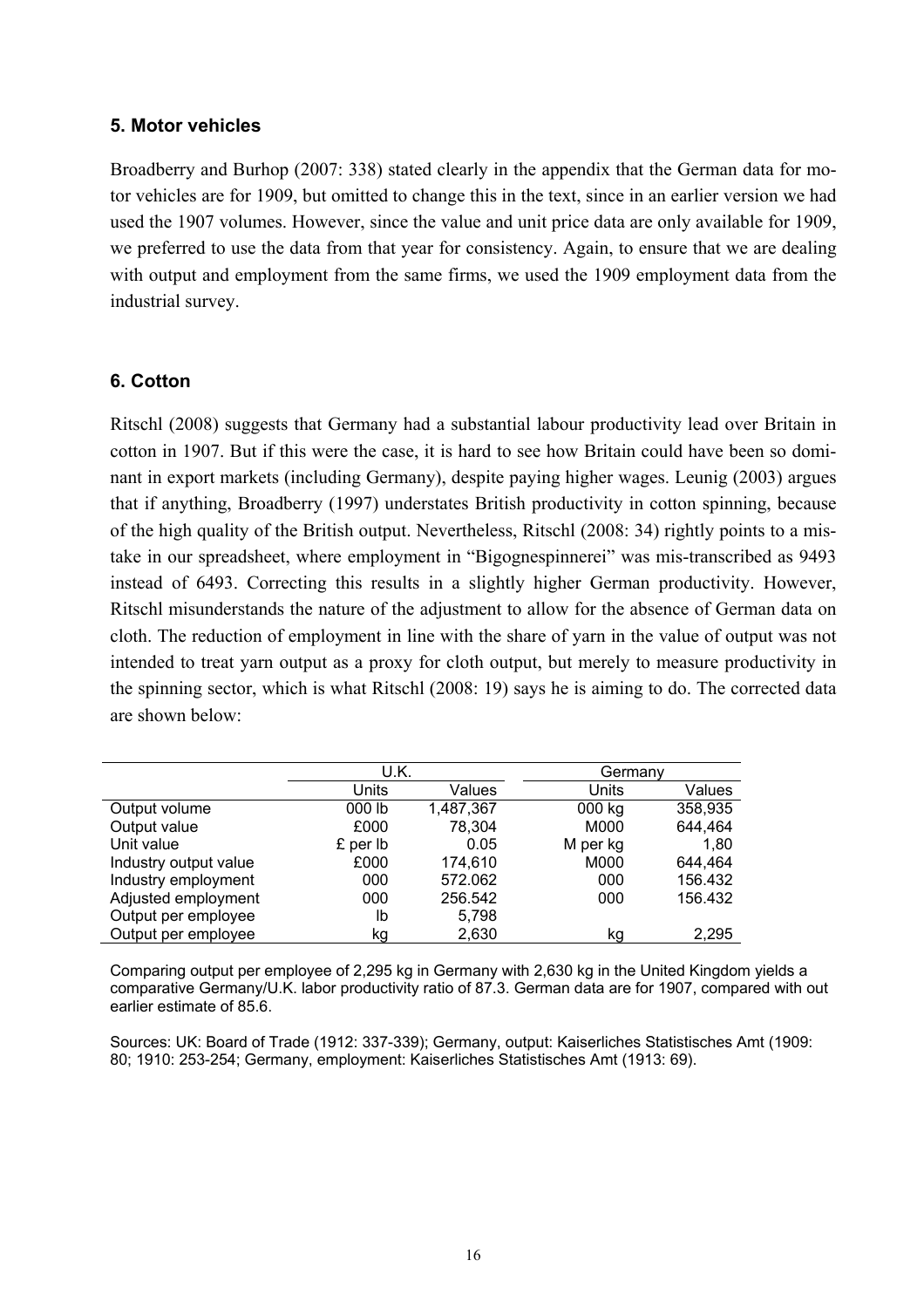#### **7. Silk**

As in cotton, we adjusted the British employment data in line with the share of yarn in the value of output, which is the appropriate way of dealing with the absence of volume data on cloth output. A narrower focus on the German spinning data would lower the German productivity, since spinning accounted for a lower share of the weight of total silk output than its share of total silk employment. It is therefore surprising that Ritschl adjusts the German productivity position upwards.

#### **8. Leather**

Ritschl (2008: 35) claims that the British data refer only to tanned leather, but this is not the case. The reason for the incomplete coverage of the industry is that some of the output was recorded in square feet, dozens or yards. Furthermore, we already adjusted the British employment data to take account of this incomplete coverage. As described in the text, we do not accept the basis of the other adjustments at the industry level.

#### **9. Brewing**

The British data have already been adjusted to take account of the other activities such as bottling, by reducing employment in line with the share of matched output in total output. We prefer to stick with the German employment and output data from the same source. The adjustments suggested by Ritschl are in any case quite small.

#### **10. Tobacco**

The adjustments suggested by Ritschl for this sector are quite small. We prefer to stick with our estimates which take output and employment from the same sources, which do not include the small firms for which Ritschl suggests making allowance.

#### **11. Sugar**

Ritschl does not propose any adjustments for this industry.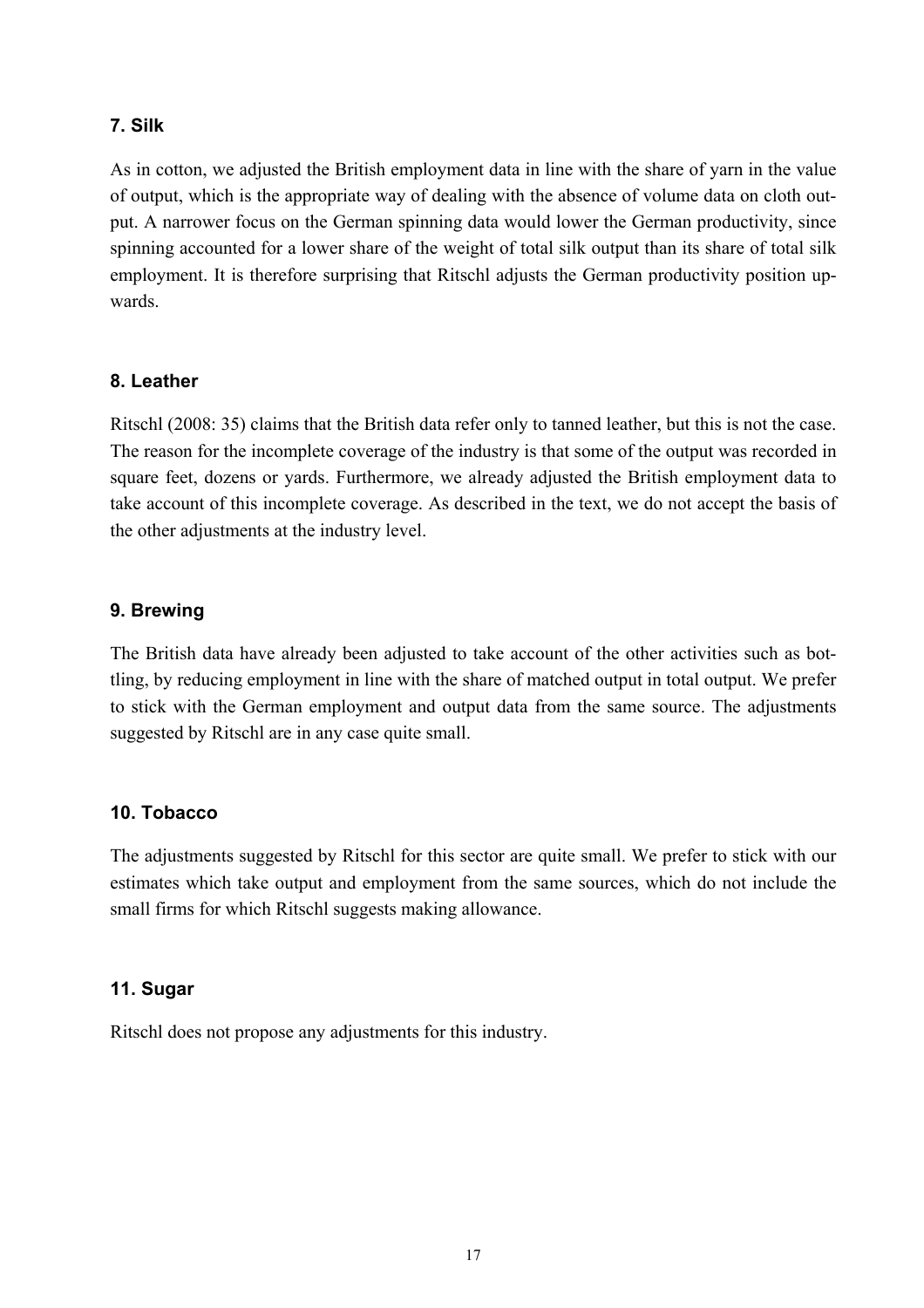#### **12. Cement**

Ritschl suggests that German productivity is pulled down by the inclusion of quarry workers. Excluding these workers from the comparison raises the comparative Germany/U.K. labor productivity ratio to 124.1, rather than the 108.1 in Broadberry and Burhop (2007).

#### **13. Salt mining**

The British data refer to "the production of salt at mines and brine pits and the refining of salt at salt works". We now match this with saleable products from salt mining including chlorine potassic works for Germany. The German data are for 1909.

|                       |           | U.K.   |             | Germany |
|-----------------------|-----------|--------|-------------|---------|
|                       | Units     | Values | Units       | Values  |
| Output volume         | 000 tons  | 1,278  | 000 tonnes  | 5,042   |
| Output value          | £000      | 650    | M000        | 134,682 |
| Unit value            | £ per ton | 0.51   | M per tonne | 26.71   |
| Industry output value | £000      | 667    | M000        | 220,192 |
| Industry employment   | 000       | 4.736  | 000         | 27.445  |
| Adjusted employment   | 000       | 4.615  | 000         | 16.787  |
| Output per employee   | tons      | 277    |             |         |
| Output per employee   | tonnes    | 281    | tonnes      | 300     |

Comparing output per employee of 300 tonnes in Germany with 281 tonnes in the United Kingdom yields a comparative Germany/U.K. labor productivity ratio of 106.8. German data are for 1909.

Sources: U.K.: Board of Trade (1912: 81); Germany: Kaiserliches Statistisches Amt (1913: 44).

#### **14. Coal mining**

We prefer to use output and employment data from the same source.

#### **15. Iron ore mining**

Ritschl rightly points out that there are additional UK data in Board of Trade (1912: 76) which were returned under the Metalliferous Mines Regulation Act. However, it should be noted that this has the effect of raising rather than reducing the British productivity advantage. We retain the German data for 1908 to ensure that output and employment are for the same firms. The revised data are as follows: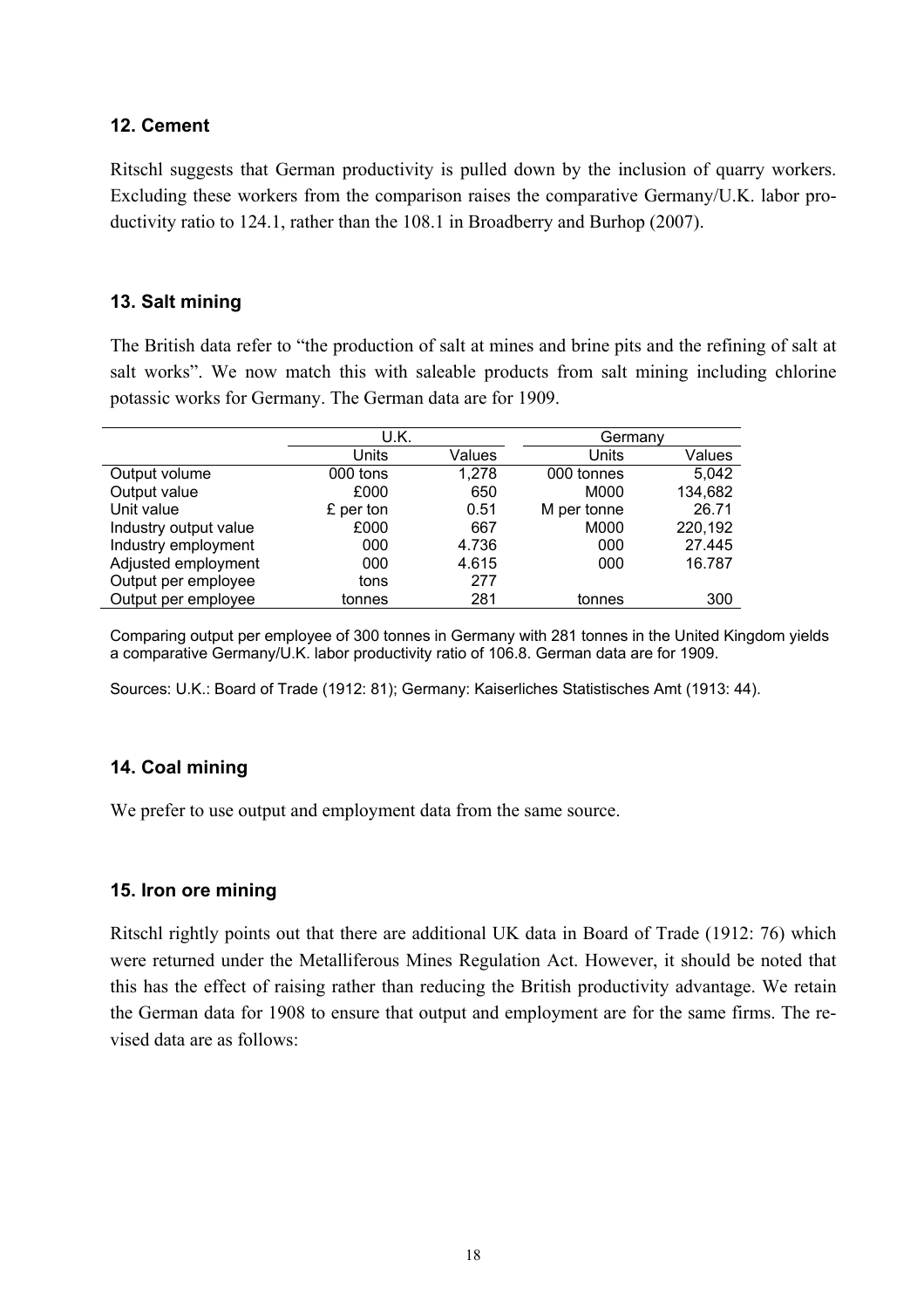|                       | U.K.      |        | Germany     |        |
|-----------------------|-----------|--------|-------------|--------|
|                       | Units     | Values | Units       | Values |
| Output volume         | 000 tons  | 6,802  | 000 tonnes  | 18,830 |
| Output value          | £000      | 1,987  | M000        | 84,275 |
| Unit value            | £ per ton | 0.29   | M per tonne | 4.48   |
| Industry output value | £000      | 1,999  | M000        | 84,275 |
| Industry employment   | 000       | 11.252 | 000         | 39.594 |
| Adjusted employment   | 000       | 11.184 | 000         | 39.594 |
| Output per employee   | tons      | 608    |             |        |
| Output per employee   | tonnes    | 618    | tonnes      | 476    |

Comparing output per employee of 476 tonnes in Germany with 618 tonnes in the United Kingdom yields a comparative Germany/U.K. labor productivity ratio of 77.0, compared with our earlier estimate of 91.0. German data are for 1908.

Sources: UK: Board of Trade (1912: 76); Germany: Kaiserliches Statistisches Amt (1913: 2).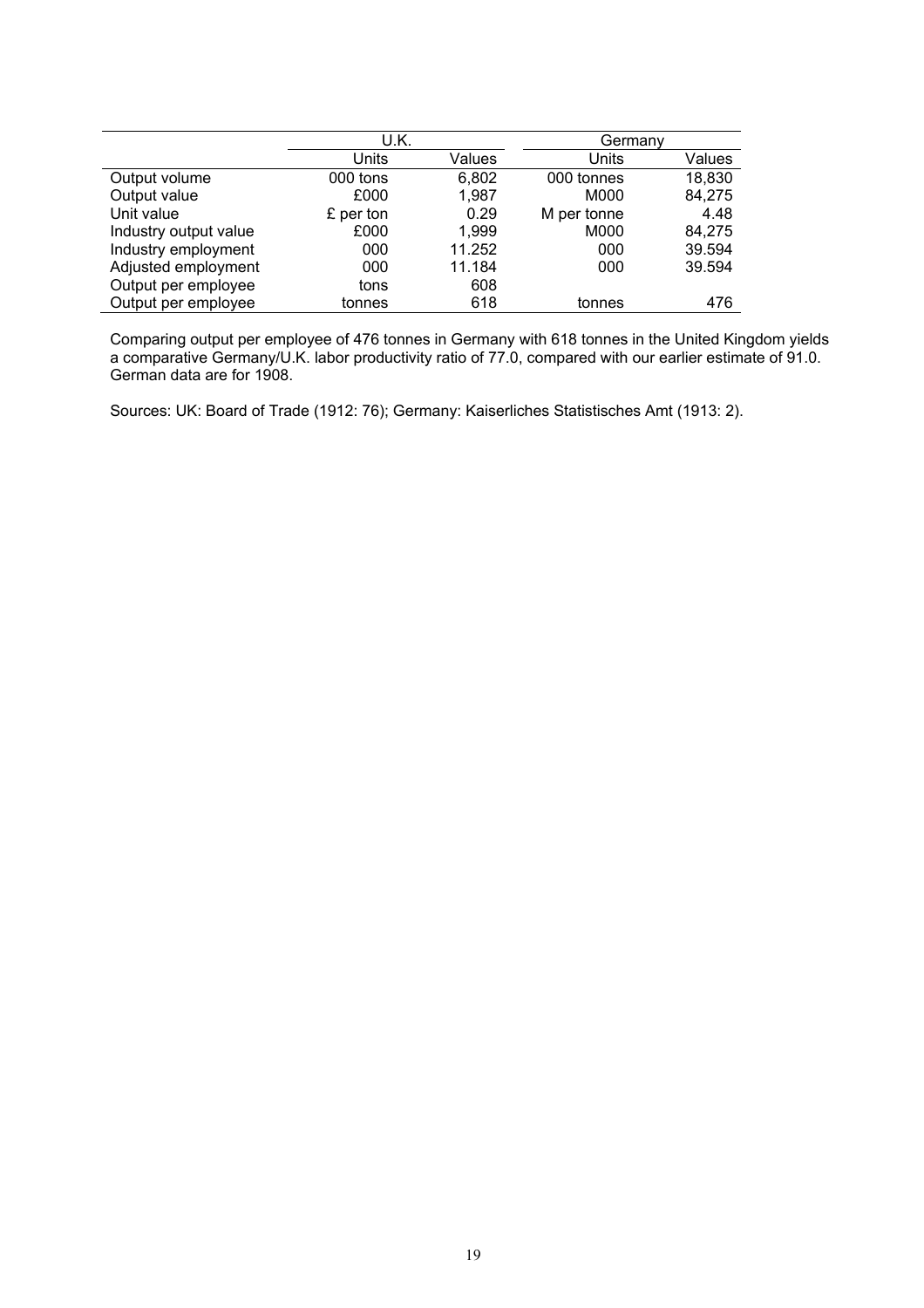# **APPENDIX 2: New index of output in German manufacturing (1913=100)**

|      | <b>New</b> | Hoffmann |
|------|------------|----------|
|      | index      | index    |
| 1895 | 50.1       | 51.3     |
| 1896 | 52.6       | 54.0     |
| 1897 | 53.9       | 55.3     |
| 1898 | 56.9       | 58.6     |
| 1899 | 58.6       | 60.2     |
| 1900 | 58.5       | 60.1     |
| 1901 | 58.6       | 60.1     |
| 1902 | 59.7       | 61.3     |
| 1903 | 63.6       | 65.5     |
| 1904 | 66.2       | 68.2     |
| 1905 | 69.0       | 71.2     |
| 1906 | 71.3       | 73.8     |
| 1907 | 76.6       | 79.2     |
| 1908 | 77.6       | 80.1     |
| 1909 | 79.1       | 82.0     |
| 1910 | 81.1       | 85.2     |
| 1911 | 86.8       | 90.4     |
| 1912 | 94.8       | 97.2     |
| 1913 | 100.0      | 100.0    |
| 1925 | 96.1       | 104.7    |
| 1926 | 88.1       | 93.8     |
| 1927 | 111.9      | 120.3    |
| 1928 | 114.2      | 121.6    |
| 1929 | 116.4      | 123.6    |
| 1930 | 97.4       | 109.3    |
| 1931 | 81.0       | 91.5     |
| 1932 | 70.5       | 79.7     |
| 1933 | 78.6       | 87.8     |
| 1934 | 95.6       | 105.8    |
| 1935 | 108.1      | 126.5    |
| 1936 | 121.4      | 139.6    |
| 1937 | 134.7      | 151.2    |
| 1938 | 151.1      | 168.5    |

Sources: New Index: see text; Hoffmann Index: Broadberry (1997: 43-44).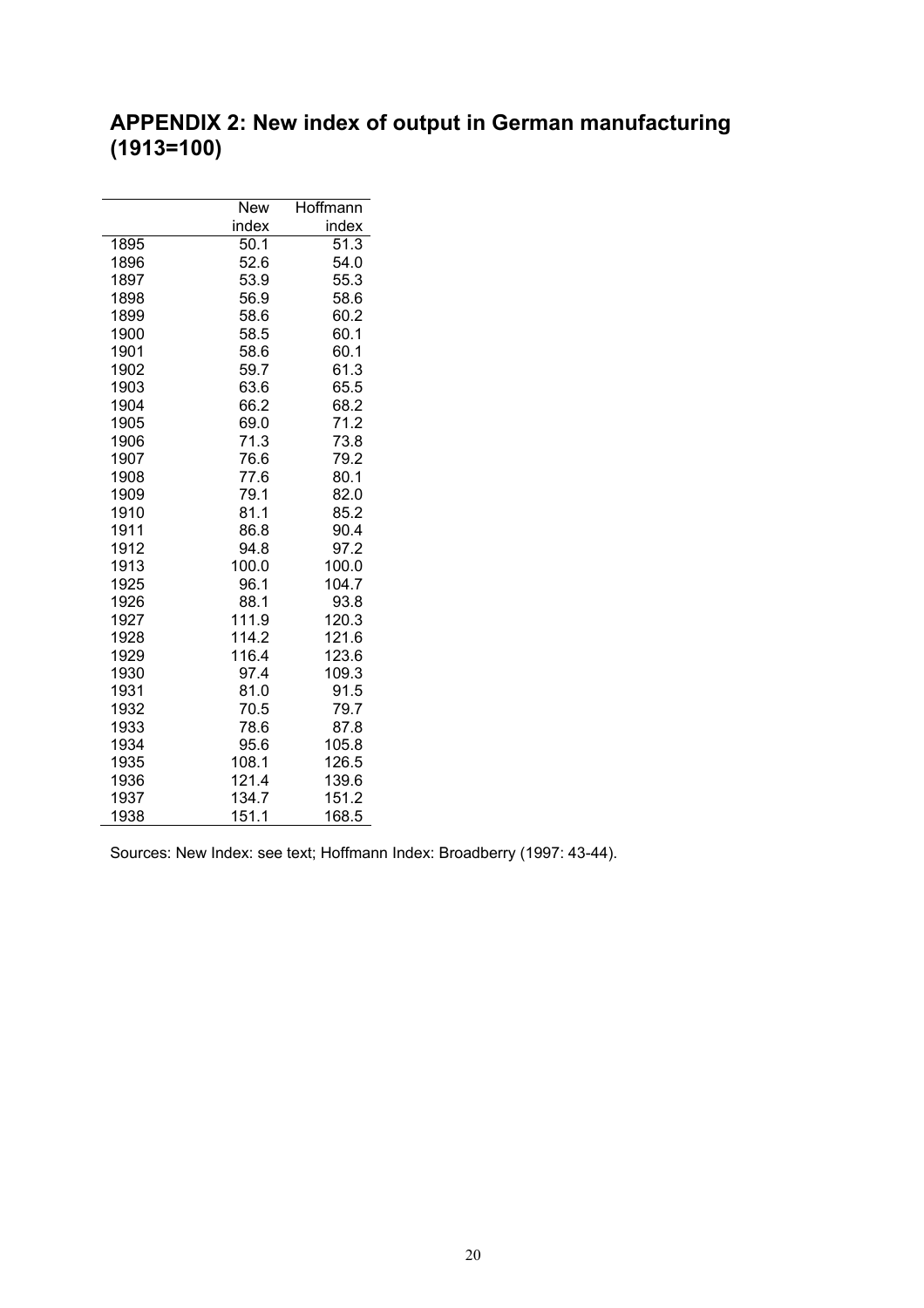### **REFERENCES**

- Board of Trade (1908), Report of an Enquiry by the Board of Trade into Working Class Rents, Housing and Retail Prices Together with Rates of Wages in Certain Occupations in the Principal Industrial Towns of the German Empire, (Cd. 4032), London: HMSO.
- Board of Trade (1912), Final Report of the First Census of Production of the United Kingdom (1907), (Cd. 6320), London: HMSO.
- Broadberry, S.N. (1993), "Manufacturing and the Convergence Hypothesis: What the Long Run Data Show", Journal of Economic History, 53, 772-795.
- Broadberry, S.N. (1997), The Productivity Race: British Manufacturing in International Perspective, 1870-1990, Cambridge: Cambridge University Press.
- Broadberry, S. and Burhop, C. (2007), "Comparative Productivity in British and German Manufacturing Before World War II: Reconciling Direct benchmark Estimates and Time Series Projections", Journal of Economic History, 67, 315-349.
- Broadberry, S.N. and Fremdling, R. (1990), "Comparative Productivity in British and German Industry, 1907-37", Oxford Bulletin of Economics and Statistics, 52, 403-421.
- Feinstein, C.H. (1972), National Income, Expenditure and Output of the United Kingdom, 1855- 1965, Cambridge: Cambridge University Press.
- Fremdling, R. (1988), "German national accounts for the  $19<sup>th</sup>$  and early  $20<sup>th</sup>$  century. A critical assessment", Vierteljahrschrift für Sozial- und Wirtschaftsgeschichte, 75, 339-357.
- Fremdling, R. (1991), "Productivity Comparison between Great Britain and Germany, 1855- 1913", Scandinavian Economic History Review, 39, 28-42.
- Fremdling, R. (2007a), "German Industrial Employment 1925, 1933, 1936 and 1939: A New Benchmark for 1936 and a Note on Hoffmann's Tales", Jahrbuch für Wirtschaftsgeschichte, 2007 (2), 171-195
- Fremdling, R. (2007b), "Machine Building: A New Benchmark before World War I", Research Memorandum GD-94a, Groningen Growth and Development Centre
- Fremdling, R. (2007c), 'Machine Building: A New Benchmark before World War I', Groningen Growth and Development Centre Research Memorandum GD94a, http://www.ggdc.net./indexpubl.html.
- Fremdling, R., de Jong, H., and Timmer, M. (2007a), "Censuses Compared: A New Benchmark for British and German manufacturing 1935/36", Journal of Economic History, 67, 350- 378.